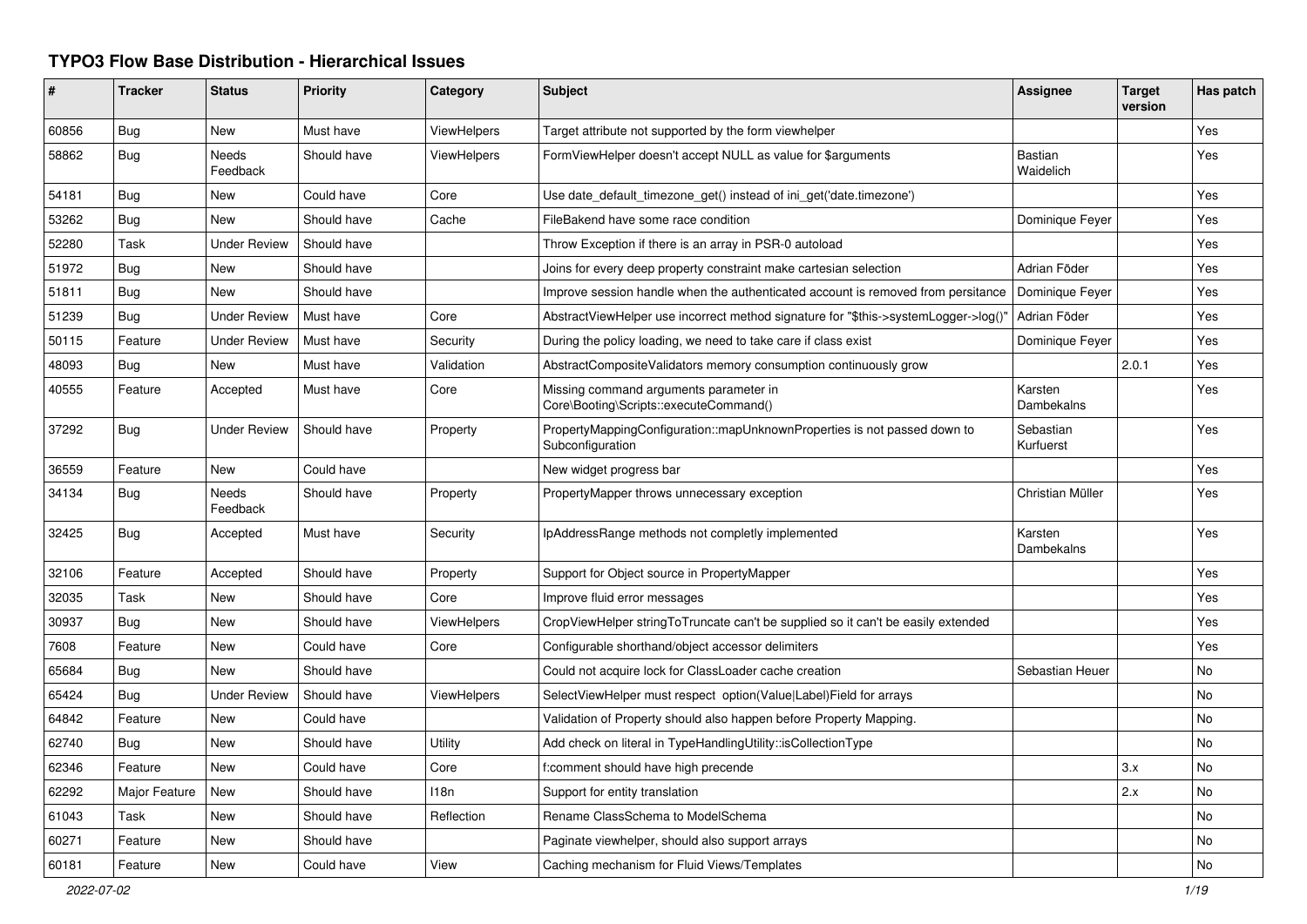| #     | <b>Tracker</b> | <b>Status</b>       | <b>Priority</b> | Category                         | <b>Subject</b>                                                                                      | Assignee                    | <b>Target</b><br>version | Has patch      |
|-------|----------------|---------------------|-----------------|----------------------------------|-----------------------------------------------------------------------------------------------------|-----------------------------|--------------------------|----------------|
| 60095 | Feature        | <b>Under Review</b> | Should have     | Configuration                    | LockManager's LockHoldingStackPage should be configurable                                           |                             |                          | N <sub>o</sub> |
| 60003 | Feature        | New                 | Should have     | <b>ViewHelpers</b>               | Add required-Attribute to f:form.password                                                           |                             |                          | No             |
| 59878 | Bug            | New                 | Must have       | Error Handler<br>Report -        | TYPO3\Flow\Core\Booting\Exception\SubProcessException thrown in file<br>Scripts.php                 |                             | 1.1.1                    | No             |
| 59747 | Bug            | New                 | Should have     |                                  | TYPO3\Flow\Error\Exception thrown in file ErrorHandler.php                                          |                             |                          | No             |
| 59672 | Feature        | Under Review        | Should have     | Persistence                      | Add support for Doctrine 2.5 embeddables                                                            | Alexander Berl              |                          | No             |
| 59442 | <b>Bug</b>     | <b>Under Review</b> | Should have     | Persistence                      | Composite primary keys including foreign entity don't work                                          |                             |                          | No.            |
| 59366 | Bug            | <b>Under Review</b> | Should have     | Persistence                      | fix* lifecycle callbacks should not be registered for unproxied entities                            |                             |                          | No             |
| 59357 | <b>Bug</b>     | <b>New</b>          | Should have     |                                  | Using the PackageManager directly instead of the Interface results in unexpected<br>behavior        |                             |                          | No             |
| 59322 | Bug            | New                 | Should have     | Persistence                      | Mssing field exception should show missing migrations as well                                       |                             |                          | No             |
| 59244 | Feature        | New                 | Should have     |                                  | Message or Container needs context                                                                  |                             |                          | No             |
| 59140 | Bug            | New                 | -- undefined -- | Error Handler<br>Report -        | TYPO3\Flow\Error\Exception thrown in file ErrorHandler.php                                          |                             |                          | No             |
| 59084 | <b>Bug</b>     | New                 | Should have     |                                  | if 403 Exception show reason                                                                        |                             |                          | <b>No</b>      |
| 59057 | <b>Bug</b>     | <b>Under Review</b> | Must have       | <b>ViewHelpers</b>               | Hidden empty value fields shoud be disabled when related field is disabled                          | <b>Bastian</b><br>Waidelich |                          | No             |
| 59049 | <b>Bug</b>     | New                 | Should have     | <b>Error Handler</b><br>Report - | TYPO3\Flow\Error\Exception thrown in file ErrorHandler.php                                          |                             |                          | No             |
| 59023 | Bug            | New                 | Should have     | Property                         | BooleanConverter should not convert empty values to boolean                                         |                             |                          | No             |
| 58996 | <b>Bug</b>     | New                 | Should have     |                                  | ResourceManager adding to persistence                                                               |                             |                          | No             |
| 58983 | <b>Bug</b>     | New                 | Should have     |                                  | format.date does not respect linebreaks and throws exception                                        |                             |                          | No             |
| 58975 | <b>Bug</b>     | New                 | Must have       | Documentation -                  | Fix command for Linux in Qucikstart documentation                                                   |                             |                          | <b>No</b>      |
| 58927 | Bug            | New                 | Should have     | Security                         | Overlapping ressouce definitions in Policy yaml resolved incorrectly                                |                             | 2.1                      | No             |
| 58921 | Bug            | New                 | Should have     |                                  | f:form.* VHs crash if NOT inside f:form but followed by f:form                                      |                             |                          | No             |
| 58894 | <b>Bug</b>     | New                 | Must have       | <b>Error Handler</b><br>Report - | MySQL max key length exceeded during Neos setup                                                     |                             | 2.x                      | No             |
| 58852 | <b>Bug</b>     | New                 | Should have     | Security                         | TYPO3\Flow\Security\Exception\AccessDeniedException should clarify which action<br>fails to execute |                             |                          | No             |
| 58773 | Bug            | Accepted            | Should have     | MVC - Routing                    | Improve NoMatchingRouteException                                                                    | <b>Bastian</b><br>Waidelich |                          | No             |
| 58744 | <b>Bug</b>     | <b>New</b>          | Should have     |                                  | Can not split configuration in settings yaml                                                        |                             |                          | <b>No</b>      |
| 58622 | Feature        | New                 | Must have       | Core                             | Clearer Exception: Array to string conversion                                                       |                             |                          | No             |
| 58579 | Feature        | New                 | Should have     |                                  | Adding own environment constants to Flow                                                            |                             | 2.x                      | No             |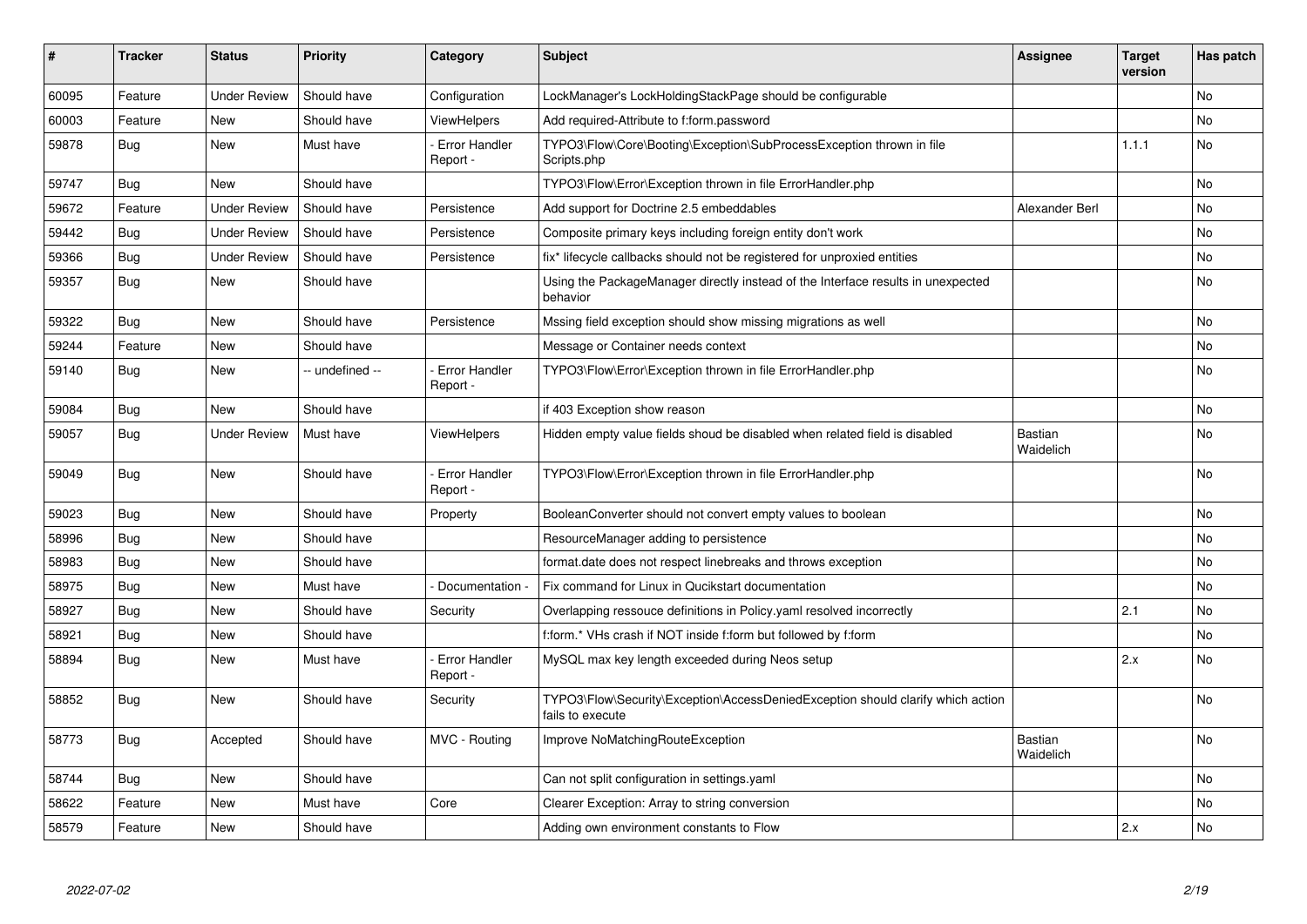| #     | <b>Tracker</b> | <b>Status</b>       | <b>Priority</b> | Category        | Subject                                                                                            | <b>Assignee</b>             | <b>Target</b><br>version | Has patch |
|-------|----------------|---------------------|-----------------|-----------------|----------------------------------------------------------------------------------------------------|-----------------------------|--------------------------|-----------|
| 58494 | Bug            | Needs<br>Feedback   | Must have       | MVC - Routing   | Inifinite redirects if index.php presents in URI                                                   | <b>Bastian</b><br>Waidelich |                          | <b>No</b> |
| 58408 | <b>Task</b>    | New                 | Should have     |                 | Disable manualy persisting                                                                         |                             |                          | <b>No</b> |
| 58193 | Bug            | <b>Under Review</b> | Should have     |                 | Forward-port changelogs to master branch                                                           | Karsten<br>Dambekalns       |                          | No        |
| 58184 | Major Feature  | New                 | Should have     | Http            | HTTP request argument building for different use cases                                             |                             |                          | <b>No</b> |
| 58153 | Bug            | New                 | Should have     | <b>AOP</b>      | Session - Scope, Property with interface annotation fails at wakeup                                |                             | 2.1                      | No        |
| 57972 | <b>Bug</b>     | New                 | Should have     | Documentation - | Missing @ManyToOne in example for resource                                                         |                             |                          | No        |
| 57885 | <b>Bug</b>     | New                 | Must have       |                 | Inputs are cleared from a second form if the first form produced a vallidation error               |                             |                          | No        |
| 57815 | <b>Bug</b>     | New                 | Should have     | Resource        | Invalid resources are saved in the persistent resources folder                                     |                             |                          | No        |
| 57796 | <b>Bug</b>     | New                 | Should have     |                 | XLIFF Fails if $id == node data$                                                                   |                             |                          | No        |
| 57763 | Feature        | New                 | Should have     |                 | Allow controller / package / action as params in<br>\TYPO3\Fluid\ViewHelpers\Form\ButtonViewHelper |                             |                          | No        |
| 57541 | Bug            | <b>Under Review</b> | Must have       | Security        | Content Security: operands work intrinsically differently in Rewrite and Manual check              |                             |                          | <b>No</b> |
| 57450 | <b>Bug</b>     | New                 | Should have     | Validation      | International E-Mail addresses (umlauts, etc.) are not validated correctly                         |                             |                          | No        |
| 57437 | <b>Bug</b>     | New                 | Should have     | Package         | Composer package replacement is not supported                                                      |                             |                          | No        |
| 57374 | Bug            | New                 | Should have     | Session         | Persisted entities saved in session are not resolved                                               |                             | 2.x                      | No        |
| 56916 | Feature        | New                 | Should have     | <b>Http</b>     | Support PATCH request method as of RFC5789                                                         |                             |                          | <b>No</b> |
| 56856 | Bug            | <b>Under Review</b> | Must have       |                 | Fix StandardView Template                                                                          |                             |                          | No        |
| 56744 | Feature        | New                 | Must have       |                 | stay logged in                                                                                     |                             |                          | No        |
| 56602 | Major Feature  | New                 | Should have     | Persistence     | Handling Of Multi Identity Entities                                                                |                             |                          | No        |
| 56601 | Bug            | <b>Under Review</b> | Must have       |                 | PersistenceManager wrong handling of ORM\ld                                                        |                             |                          | No        |
| 56573 | Bug            | New                 | Should have     | Persistence     | Converting by Flow\Identity                                                                        |                             |                          | <b>No</b> |
| 56556 | Feature        | New                 | Should have     |                 | support hasProperty and isProperty                                                                 |                             |                          | No        |
| 56544 | <b>Bug</b>     | New                 | Must have       | Core            | FLOW Exception on tar package inclusion via composer                                               |                             |                          | No        |
| 56486 | Feature        | New                 | Should have     |                 | Optimize the ObjectManager for performance                                                         |                             |                          | No        |
| 56237 | Task           | New                 | Should have     |                 | in-line (Condition) ViewHelpers should not evaluate on parsing                                     |                             |                          | <b>No</b> |
| 56107 | <b>Bug</b>     | New                 | Should have     | Property        | Property mapping configuration only supports one wildcard at a time                                |                             |                          | No        |
| 56036 | Feature        | New                 | Should have     |                 | Optimize autoloading                                                                               |                             |                          | No        |
| 55958 | Task           | New                 | Should have     |                 | RFC: Use PHP 5.4 closure features for direct ObjectAccess                                          |                             |                          | No        |
| 55957 | Task           | New                 | Should have     | <b>AOP</b>      | RFC: Optimize AOP proxies                                                                          |                             |                          | No        |
| 55954 | <b>Bug</b>     | New                 | Should have     |                 | Associations to ValueObjects should not be cascade all'd                                           |                             |                          | No        |
| 55953 | Task           | New                 | Could have      | Persistence     | Repair and streamline ValueObject support                                                          |                             |                          | No        |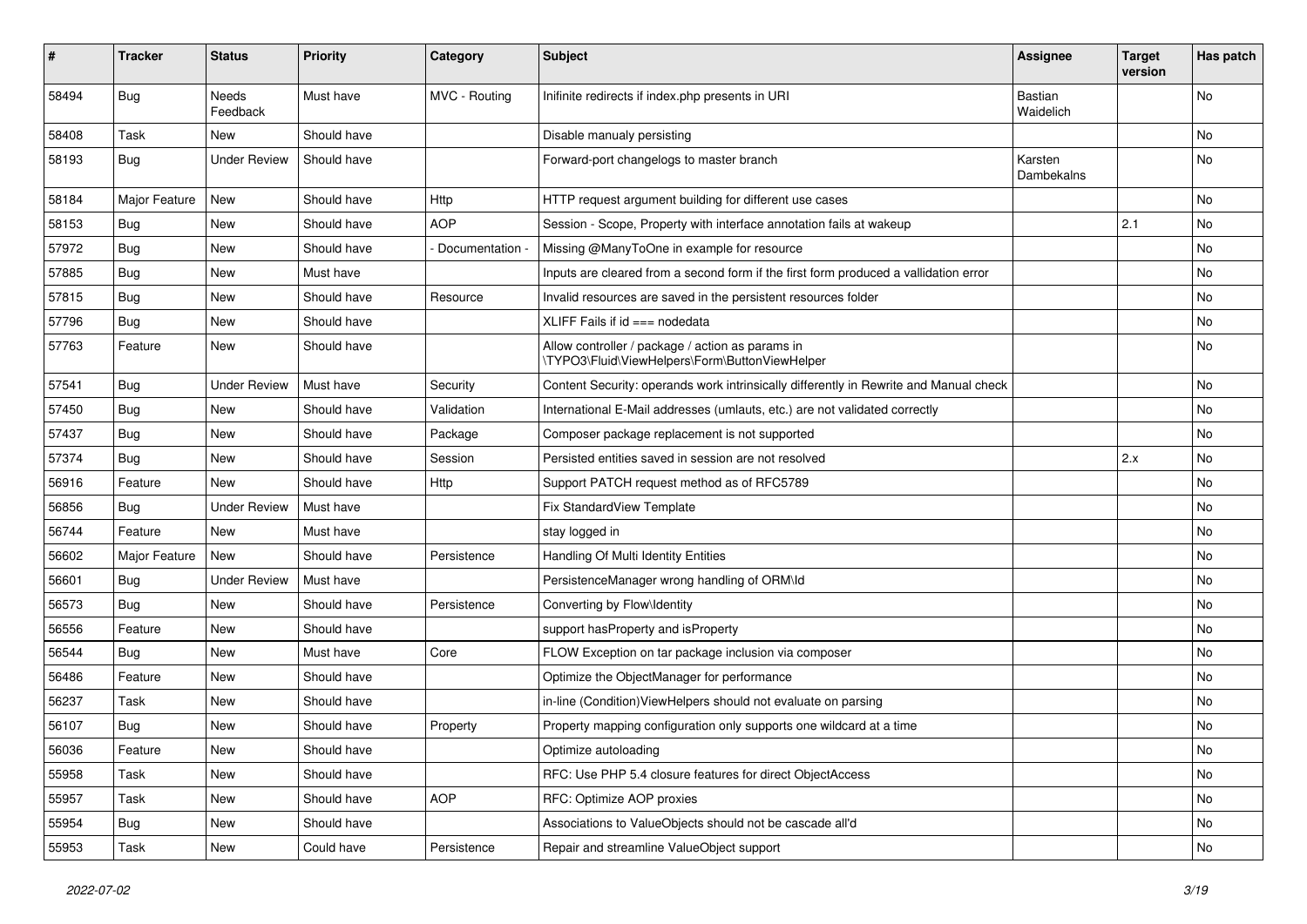| #     | <b>Tracker</b> | <b>Status</b>       | <b>Priority</b> | Category                         | Subject                                                                                                              | <b>Assignee</b>             | <b>Target</b><br>version | Has patch |
|-------|----------------|---------------------|-----------------|----------------------------------|----------------------------------------------------------------------------------------------------------------------|-----------------------------|--------------------------|-----------|
| 55937 | Bug            | New                 | Must have       | Session                          | FlashMessage queue is lost                                                                                           |                             |                          | No        |
| 55870 | Feature        | New                 | Must have       |                                  | Enhance f:form.textfield or add a f:form.datefield VH with enhanced validation and<br>propertymapping                | Christian Müller            |                          | No        |
| 55831 | Feature        | <b>New</b>          | Should have     |                                  | Different scenarios for session settings                                                                             |                             |                          | No        |
| 55793 | Feature        | <b>Under Review</b> | Could have      | Persistence                      | Add Support for groupBy                                                                                              | Kerstin<br>Huppenbauer      |                          | No        |
| 55719 | Feature        | <b>New</b>          | Could have      |                                  | Support additional Resource Folders                                                                                  |                             |                          | No        |
| 55306 | <b>Bug</b>     | <b>Under Review</b> | Should have     |                                  | Filenames should not exceed 255 characters                                                                           | Christian Müller            |                          | No        |
| 55199 | Feature        | New                 | Should have     | Cli                              | Avoid Buffering of Shell output                                                                                      |                             |                          | No        |
| 55008 | <b>Bug</b>     | <b>Under Review</b> | Should have     |                                  | Interceptors should be used in Partials                                                                              | Christian Müller            |                          | No.       |
| 54744 | <b>Bug</b>     | New                 | Should have     | Log                              | System.log contains many NOTICE Flow The argument "workspace" declared in<br>pointcut does not exist in method TYPO3 |                             |                          | No        |
| 54589 | Bug            | New                 | Should have     | Security                         | Role parent is not removed from roles MM table                                                                       |                             |                          | No        |
| 54549 | Bug            | New                 | Must have       |                                  | PackageManager::createPackage is incompatible to PackageManagerInterface                                             |                             |                          | No        |
| 54458 | <b>Bug</b>     | New                 | Should have     | Package                          | Missing Version Number in packages                                                                                   |                             |                          | No        |
| 54451 | <b>Bug</b>     | New                 | Must have       |                                  | No functionality at Apache environments with suexec                                                                  |                             |                          | No        |
| 54446 | Bug            | New                 | Should have     | Cache                            | Cache filebackend 'include once'                                                                                     |                             |                          | No        |
| 54381 | <b>Bug</b>     | New                 | - undefined --  | Error Handler<br>Report -        | TYPO3\Flow\Core\Booting\Exception\SubProcessException thrown in file<br>Scripts.php                                  |                             |                          | No        |
| 54284 | Bug            | <b>New</b>          | Should have     | ViewHelpers                      | Default Option for Switch/Case VH                                                                                    |                             |                          | No        |
| 54195 | Task           | New                 | Should have     | <b>ViewHelpers</b>               | Rename and move FormViewHelper's errorClass value, currently 'f3-form-error'                                         | Adrian Föder                |                          | No        |
| 54146 | <b>Bug</b>     | <b>New</b>          | Should have     | Security                         | Different sorting of arguments in ACL Patterns doesnt work                                                           | Christian Müller            |                          | No        |
| 54046 | Bug            | New                 | Must have       | Persistence                      | Removal of ValueObjects from a ManyToMany relationship is not possible                                               |                             | 2.1                      | No        |
| 54037 | Feature        | <b>Under Review</b> | Should have     | <b>MVC</b>                       | JsonView accepts encoding options                                                                                    |                             |                          | No        |
| 53851 | Bug            | New                 | - undefined --  | <b>Error Handler</b><br>Report - | TYPO3\Flow\Core\Booting\Exception\SubProcessException thrown in file<br>Scripts.php                                  |                             |                          | No        |
| 53806 | <b>Bug</b>     | <b>Under Review</b> | Should have     | Widgets                          | Paginate widget maximumNumberOfLinks rendering wrong number of links                                                 | <b>Bastian</b><br>Waidelich |                          | No        |
| 53620 | <b>Bug</b>     | New                 | Should have     | Package                          | Move Classes/TYPO3/Flow/Composer to own Package                                                                      |                             |                          | No        |
| 53533 | <b>Bug</b>     | New                 | Should have     | Reflection                       | Class reflection assumes reverse PSR-0, can lead to fail in autoloader                                               |                             |                          | No        |
| 53350 | Bug            | Accepted            | Should have     | MVC - Routing                    | Trying to create a Link in an Template in CLI Context should provide a helpful<br>exception                          | Bastian<br>Waidelich        |                          | No        |
| 53224 | Bug            | New                 | Should have     | Object                           | Constructor in subclass breaks call chain leading to missing identifier / uuid                                       |                             |                          | No        |
| 53189 | <b>Bug</b>     | New                 | Should have     |                                  | Blog tutorial no longer works                                                                                        | <b>Philipp Maier</b>        |                          | No        |
| 53177 | Feature        | New                 | Should have     | Security                         | entity resource policy value support for `this`                                                                      |                             |                          | No        |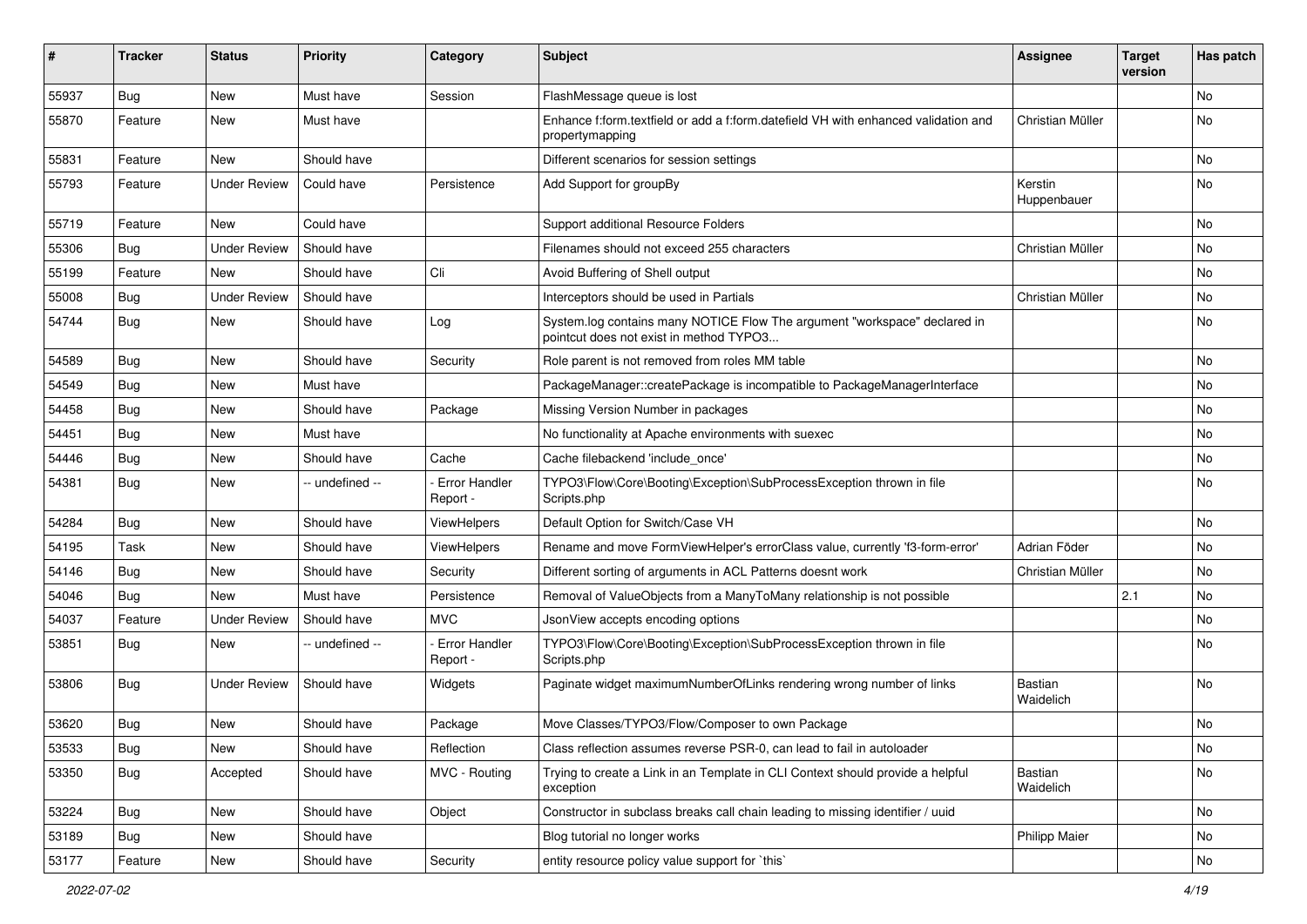| #     | <b>Tracker</b> | <b>Status</b>       | <b>Priority</b> | Category                         | Subject                                                                                                | <b>Assignee</b>      | <b>Target</b><br>version | Has patch |
|-------|----------------|---------------------|-----------------|----------------------------------|--------------------------------------------------------------------------------------------------------|----------------------|--------------------------|-----------|
| 52945 | Bug            | New                 | Should have     |                                  | Excluded classes should only be excluded from reflection but still autoloaded                          |                      |                          | <b>No</b> |
| 52909 | Bug            | New                 | Should have     | Core                             | Class Loader fallback to non-proxy hides fatal errors                                                  |                      |                          | <b>No</b> |
| 52640 | Feature        | <b>Under Review</b> | Should have     |                                  | Create an UnlessViewHelper as opposite to the IfViewHelper                                             | Marc Neuhaus         |                          | No        |
| 52591 | Bug            | <b>New</b>          | Should have     |                                  | The Pagination Widget broken for joined objects                                                        |                      |                          | No        |
| 52590 | Feature        | New                 | Should have     |                                  | Provide a way to get the Doctrine QueryBuilder                                                         |                      |                          | No        |
| 52430 | Bug            | New                 | Should have     |                                  | Cannot convert from UUID to auto-increment ID                                                          |                      |                          | <b>No</b> |
| 52419 | Bug            | New                 | Should have     |                                  | Wrong PHPDocs notation for default value inline f:translate viewhelper                                 |                      | 2.0                      | <b>No</b> |
| 52185 | Bug            | New                 | Could have      | Utility                          | PositionalArraySorter should detect recursive dependencies                                             |                      |                          | No        |
| 52014 | Bug            | <b>New</b>          | Should have     | Persistence                      | Migration makes fields NOT NULL even though not true                                                   |                      |                          | No        |
| 52005 | Bug            | New                 | Could have      | <b>Error Handler</b><br>Report - | TYPO3\Flow\Error\Exception thrown in file ErrorHandler.php                                             |                      |                          | No        |
| 51847 | Bug            | New                 | Should have     | Reflection                       | Overiding controller actions with other required parameter sets results in fatal error.                |                      | 2.x                      | No        |
| 51809 | Bug            | <b>Under Review</b> | Must have       | Core                             | Commit "[BUGFIX] Published resources don't support symlinks" produces an fatal<br>error on Windows     | Adrian Föder         | 2.0.1                    | <b>No</b> |
| 51763 | Bug            | New                 | Should have     | Http                             | HttpRequest always returns content of the current request                                              |                      |                          | <b>No</b> |
| 51704 | Bug            | New                 | -- undefined -- | <b>Error Handler</b><br>Report - | TYPO3\Flow\Error\Exception thrown in file ErrorHandler.php                                             |                      |                          | <b>No</b> |
| 51676 | Feature        | <b>Under Review</b> | Should have     | Resource                         | Support of symlinks for Resources                                                                      |                      |                          | <b>No</b> |
| 51530 | Task           | New                 | Should have     |                                  | Improve speed of Files::readDirectoryRecursively using RecursiveDirectoryIterator?                     |                      |                          | No        |
| 51489 | Bug            | New                 | -- undefined -- | Annotations                      | Doctrine\Common\Annotations\AnnotationException thrown in file<br>AnnotationException.php              |                      |                          | <b>No</b> |
| 51459 | Feature        | <b>New</b>          | Should have     | <b>MVC</b>                       | Allow catching of particular exceptions on property mapping                                            |                      |                          | <b>No</b> |
| 51312 | Bug            | New                 | Should have     | Core                             | Default php error handler generates warning (when loading<br>TYPO3\Flow\Error\Exception class)         |                      | 2.0                      | No        |
| 51286 | Task           | New                 | Should have     |                                  | Custom error views should introduce a controller context somehow                                       |                      |                          | No        |
| 51277 | Feature        | New                 | Should have     |                                  | ViewHelper context should be aware of actual file occurrence                                           |                      |                          | <b>No</b> |
| 51188 | Bug            | New                 | Should have     | Persistence                      | Doctrine does not respect AOP-injected properties                                                      |                      |                          | No        |
| 51120 | Bug            | New                 | Must have       | Core                             | \TYPO3\Flow\Core\Booting::buildSubprocessCommand - wrong command if passed<br>more than one parameters |                      |                          | <b>No</b> |
| 51100 | Feature        | New                 | Must have       | ViewHelpers                      | Links with absolute URI should have the option of URI Scheme                                           |                      |                          | No        |
| 50901 | Feature        | New                 | Should have     | Validation                       | @IgnoreValidation also for class fields                                                                |                      |                          | No        |
| 50888 | Bug            | <b>Under Review</b> | Should have     |                                  | WSOD by changing name of section and if Fluid caches are generated                                     |                      |                          | No        |
| 50869 | Bug            | New                 | Could have      |                                  | key() invoked on object                                                                                |                      |                          | No        |
| 50395 | <b>Bug</b>     | Accepted            | Should have     | MVC - Routing                    | Route cache caches routes for non dispatchable requests                                                | Bastian<br>Waidelich |                          | No        |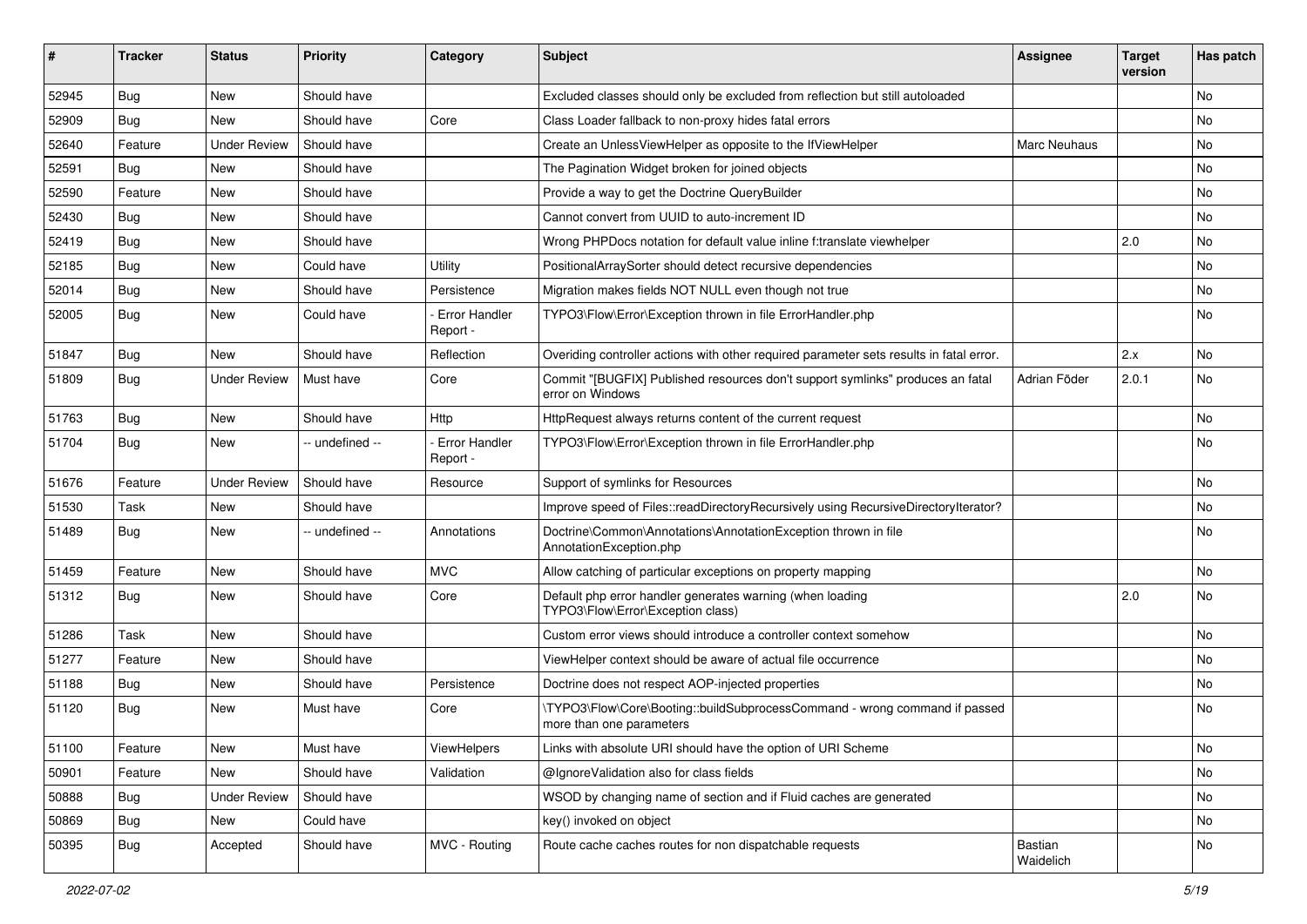| #     | <b>Tracker</b> | <b>Status</b>       | <b>Priority</b> | Category                         | Subject                                                                                                                                | <b>Assignee</b>       | <b>Target</b><br>version | Has patch |
|-------|----------------|---------------------|-----------------|----------------------------------|----------------------------------------------------------------------------------------------------------------------------------------|-----------------------|--------------------------|-----------|
| 50382 | Task           | New                 | Should have     | Command                          | Impossible to use arguments in CLI that are added by overriding<br>initializeCommandMethodArguments()                                  |                       |                          | <b>No</b> |
| 50342 | <b>Bug</b>     | New                 | Could have      |                                  | PropertyMapper: Use of interface method before implementation check                                                                    |                       |                          | <b>No</b> |
| 50262 | Feature        | New                 | Could have      | Package                          | Add Keywords to composer Json                                                                                                          |                       |                          | <b>No</b> |
| 50080 | <b>Bug</b>     | Needs<br>Feedback   | Should have     | Core                             | Broken concept for CLI/Web separation                                                                                                  | Karsten<br>Dambekalns |                          | <b>No</b> |
| 49806 | <b>Task</b>    | Accepted            | Should have     | 118n                             | Date formatting should care about the time zone                                                                                        | Adrian Föder          |                          | No        |
| 49801 | <b>Bug</b>     | New                 | -- undefined -- | <b>Error Handler</b><br>Report - | TYPO3\Flow\Security\Exception\AccessDeniedException thrown in file<br>TYPO3_Flow_Security_Authorization_AccessDecisionVoterManager.php |                       |                          | <b>No</b> |
| 49780 | <b>Bug</b>     | New                 | Should have     | Security                         | Roles are not synchronized                                                                                                             |                       |                          | <b>No</b> |
| 49756 | Feature        | <b>Under Review</b> | Should have     |                                  | Select values by array key in checkbox viewhelper                                                                                      |                       |                          | <b>No</b> |
| 49600 | Bug            | New                 | Should have     | ViewHelpers                      | f:form tag shown as a HTML on frontend                                                                                                 |                       |                          | <b>No</b> |
| 49566 | Bug            | New                 | Should have     | Property                         | NULL source values are not handled correctly                                                                                           | Adrian Föder          |                          | No        |
| 49423 | Bug            | New                 | Must have       |                                  | Role name and packageKey are not accessible                                                                                            |                       |                          | <b>No</b> |
| 49373 | <b>Bug</b>     | New                 | Must have       | Security                         | Methods policy with key "Controllers" is ignored                                                                                       |                       |                          | No        |
| 49372 | <b>Bug</b>     | New                 | Should have     |                                  | ObjectConverter ignores implemented interface when mapping subtype                                                                     |                       |                          | <b>No</b> |
| 49050 | Feature        | New                 | Should have     | Persistence                      | Allow Subqueries in QueryInterface                                                                                                     |                       |                          | No        |
| 49039 | Feature        | New                 | Could have      | Log                              | RFC: Use PSR-3 logger interface in Flow                                                                                                |                       |                          | <b>No</b> |
| 49038 | Bug            | New                 | Must have       |                                  | form select does not select the first item if prependOptionValue is used                                                               |                       |                          | No        |
| 49025 | <b>Task</b>    | <b>Under Review</b> | Could have      | 118n                             | Dynamic locale detection / determination                                                                                               | Adrian Föder          | 2.1                      | No        |
| 49011 | Bug            | <b>Under Review</b> | Should have     |                                  | Support executing TYPO3. Flow inside a PHAR                                                                                            |                       |                          | <b>No</b> |
| 48898 | Bug            | New                 | Must have       | Security                         | configuration for roles fails if one of Policy yaml files contain empty "roles array"                                                  | Christian Müller      | 2.0.1                    | No        |
| 48873 | <b>Bug</b>     | New                 | Should have     | Error Handler<br>Report -        | Error when calling resourceManager->deleteResource on unpublished Resource                                                             |                       |                          | <b>No</b> |
| 48862 | Feature        | New                 | Should have     | Monitor                          | Possibility to exclude package from file monitoring                                                                                    |                       |                          | <b>No</b> |
| 48657 | Feature        | <b>Under Review</b> | Should have     |                                  | support HTTP RANGE                                                                                                                     |                       |                          | No        |
| 48596 | Bug            | <b>Under Review</b> | Should have     | Configuration                    | Ignored Tags configuration should be easier to configure from packages                                                                 | Alexander Berl        |                          | <b>No</b> |
| 48532 | Bug            | Under Review        | Should have     | <b>MVC</b>                       | JsonView Configuration behaves differently for arrays and objects                                                                      | Alexander Berl        |                          | No        |
| 48430 | <b>Bug</b>     | New                 | Should have     |                                  | Default validator-messages are not correctly formatted                                                                                 |                       |                          | No        |
| 48429 | Bug            | New                 | Should have     |                                  | Remove- and update-actions on repository are not persisted                                                                             |                       |                          | No        |
| 48409 | Feature        | New                 | Could have      | SignalSlot                       | Introduce new Annotation "Slot" for wiring signal and slots                                                                            |                       |                          | No        |
| 48296 | Task           | Needs<br>Feedback   | Should have     |                                  | Missing method in ExceptionHandlerInterface                                                                                            |                       |                          | No        |
| 48167 | Feature        | Accepted            | Should have     | Security                         | Command line account and role browsing                                                                                                 | Adrian Föder          |                          | No        |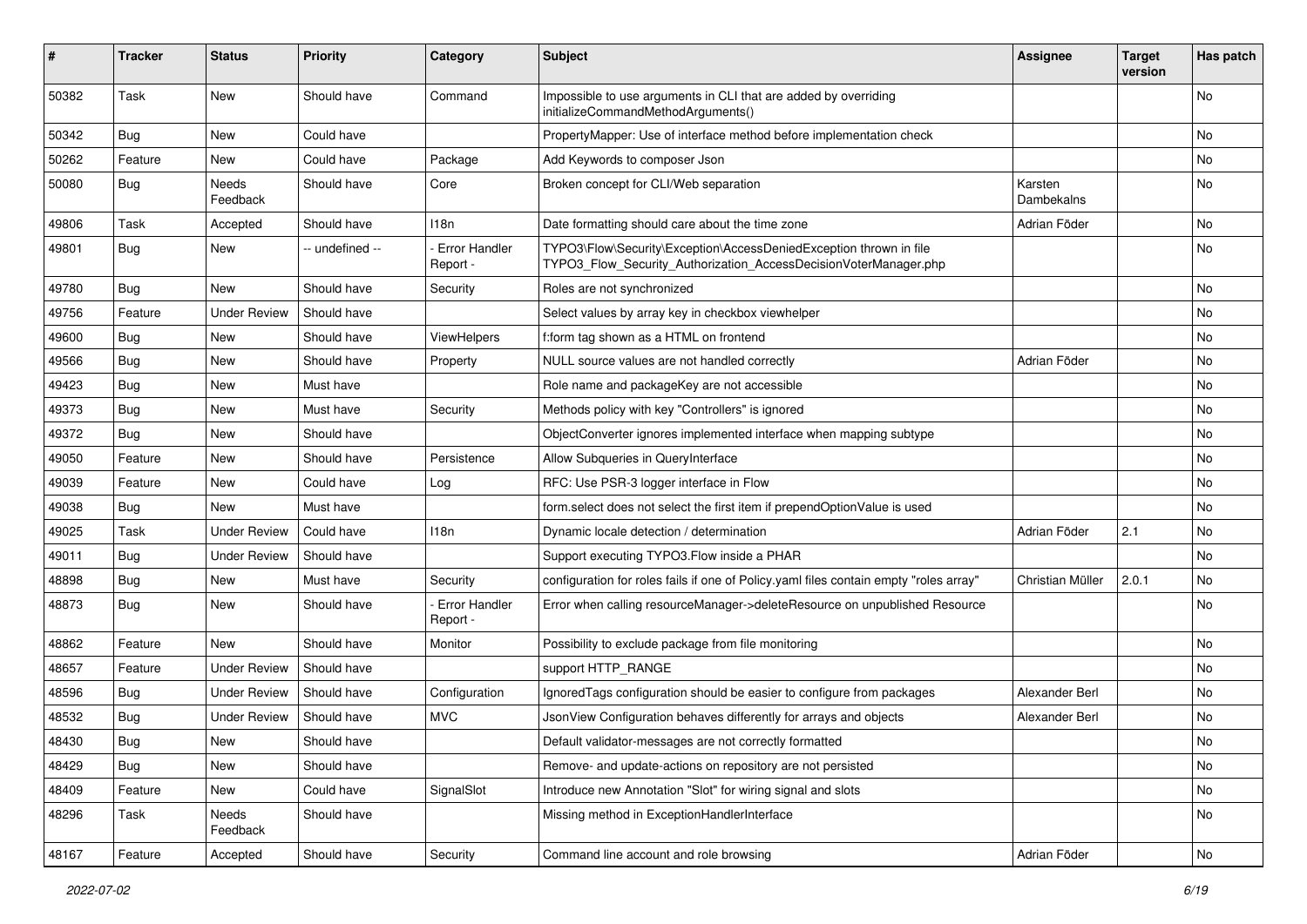| #     | <b>Tracker</b> | <b>Status</b>       | <b>Priority</b> | Category    | Subject                                                                                                     | <b>Assignee</b>       | <b>Target</b><br>version | Has patch |
|-------|----------------|---------------------|-----------------|-------------|-------------------------------------------------------------------------------------------------------------|-----------------------|--------------------------|-----------|
| 47951 | Feature        | <b>New</b>          | Should have     | Persistence | Warn if persistence stack is not empty at the end of a get-request                                          |                       |                          | No        |
| 47950 | Bug            | New                 | Should have     | Resource    | import of remote resources                                                                                  |                       | 2.0.1                    | No        |
| 47859 | Task           | Accepted            | Should have     | Security    | Logging: Do not log all decisions in \TYPO3\Flow\Security\Aspect\LoggingAspect                              | Robert Lemke          |                          | No        |
| 47858 | Bug            | Needs<br>Feedback   | Should have     | Package     | Remove .htaccess from Composer Installer Essentials                                                         | Christopher<br>Hlubek | 2.0.1                    | No.       |
| 47669 | Task           | New                 | Should have     |             | FormViewHelper does not define the default request method                                                   |                       |                          | No        |
| 47487 | Bug            | New                 | Should have     | Core        | Functional test classes in package without classes are not compiled                                         |                       | 2.0.1                    | No        |
| 47456 | Feature        | <b>New</b>          | Should have     | Validation  | ManyToOne and OneToOne Relations of Objects passed as Action Argument are<br>loaded automatically           |                       |                          | No.       |
| 47429 | Bug            | New                 | Should have     | Security    | Global policy files no longer allowed                                                                       |                       |                          | No        |
| 47404 | Feature        | New                 | Could have      | <b>AOP</b>  | Add getters and setters methods for introduced properties                                                   |                       |                          | No        |
| 47339 | Feature        | Needs<br>Feedback   | Could have      | Http        | Allow RequestHandlers to get the current Request injected                                                   | Alexander Berl        |                          | No        |
| 47331 | Bug            | Accepted            | Must have       | Object      | ObjectManager shutdown with Dependency Injection Proxy causes fatal errors                                  |                       | 2.0.1                    | No        |
| 47325 | Bug            | <b>Under Review</b> | Should have     | Reflection  | ReflectionData and classSchema caches need not be freezable                                                 |                       | 2.0.1                    | No        |
| 47273 | Feature        | New                 | Should have     | Property    | Support mapping properties with differing types for setter and property                                     |                       |                          | No        |
| 47236 | Bug            | Needs<br>Feedback   | Should have     |             | Error at offset 6279 of 6338                                                                                |                       |                          | No        |
| 47191 | Feature        | <b>Under Review</b> | Should have     | Validation  | Make (property) Validators aware of parent class and the property they belong to                            |                       |                          | No.       |
| 47075 | Feature        | New                 | Should have     | Resource    | Make Exception more meaningful                                                                              |                       |                          | No        |
| 47073 | Bug            | New                 | Must have       | <b>Http</b> | Cookie causes Error after Update                                                                            |                       |                          | No        |
| 47006 | Bug            | <b>Under Review</b> | Should have     |             | widget identifier are not unique                                                                            |                       |                          | No        |
| 46974 | Bug            | Accepted            | Should have     | Object      | Original and Proxy class in one file makes it difficult to reach 100% code coverage<br>for functional tests | Christian Müller      |                          | No        |
| 46910 | Feature        | New                 | Should have     |             | Composer integration - PackageStates.php                                                                    |                       |                          | No        |
| 46823 | Task           | Accepted            | Should have     | Cache       | Detect APC and APCu correctly                                                                               |                       |                          | No        |
| 46816 | Feature        | New                 | Should have     | Cache       | Add xcache cache backend                                                                                    |                       |                          | No        |
| 46716 | Bug            | New                 | Must have       | Object      | Empty class names in Dependencylnjection proxy code when using Caches /<br>Factory-created dependencies     |                       | 2.0.1                    | No        |
| 46689 | Bug            | <b>New</b>          | Must have       |             | The new ClassLoader swallows Fatal Errors                                                                   | <b>Marc Neuhaus</b>   |                          | No        |
| 46545 | Feature        | New                 | Should have     |             | Better support for arrays in options of SelectViewHelper                                                    |                       |                          | No        |
| 46425 | Task           | <b>Under Review</b> | Should have     | Core        | DI proxy classes use raw reflection instead of RelfectionService                                            | Christian Müller      | 2.0.1                    | No        |
| 46371 | Feature        | New                 | Should have     |             | Support compilation of static information in proxy classes                                                  | Christopher<br>Hlubek |                          | No        |
| 46318 | Feature        | New                 | Should have     | Cache       | [caching framework] Extend cache interface to handle multiple entries                                       |                       |                          | No        |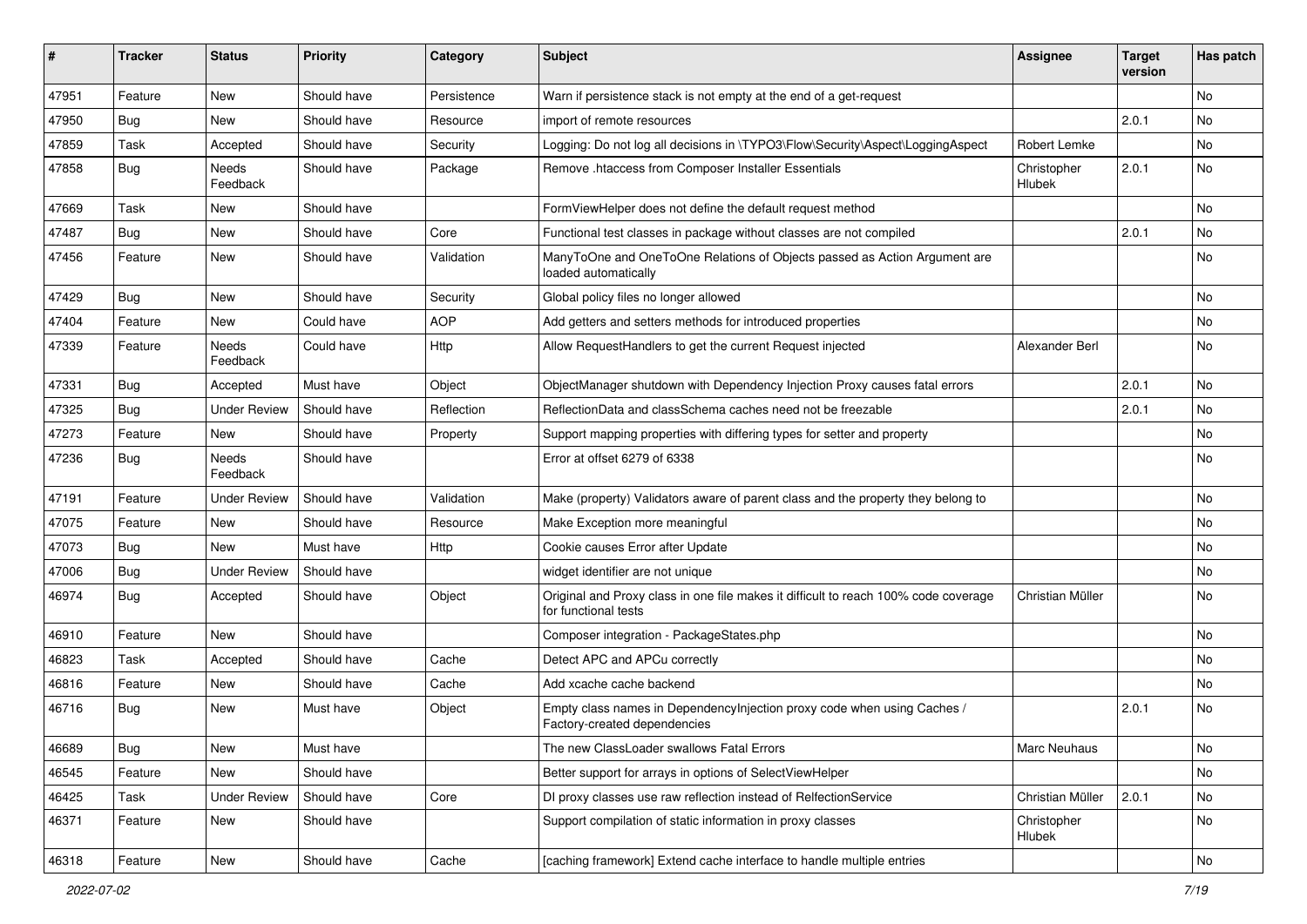| #     | <b>Tracker</b> | <b>Status</b>       | <b>Priority</b> | Category         | Subject                                                                                                                      | <b>Assignee</b>       | <b>Target</b><br>version | Has patch |
|-------|----------------|---------------------|-----------------|------------------|------------------------------------------------------------------------------------------------------------------------------|-----------------------|--------------------------|-----------|
| 46289 | Bug            | Needs<br>Feedback   | Should have     | View             | Enable Escaping Interceptor in XML request format                                                                            |                       | 2.0.1                    | No        |
| 46257 | Feature        | <b>Under Review</b> | Should have     | Core             | Add escape sequence support for Fluid                                                                                        |                       |                          | <b>No</b> |
| 46216 | Feature        | New                 | Should have     | Cache            | Add wincache cache backend                                                                                                   |                       |                          | <b>No</b> |
| 46210 | <b>Bug</b>     | Needs<br>Feedback   | Should have     | Session          | securityContext->getParty() in the initializeObject() method of a session-Scope<br>object throws exception on second request |                       |                          | No        |
| 46120 | Bug            | New                 | Must have       | Documentation -  | Important step missing in the installation chapter                                                                           |                       |                          | No        |
| 46097 | Bug            | New                 | Must have       | Session          | Logged in user gets session of an other logged in user                                                                       | Robert Lemke          |                          | <b>No</b> |
| 46091 | <b>Task</b>    | Needs<br>Feedback   | Should have     |                  | Show source file name and position on exceptions during parsing                                                              |                       |                          | No        |
| 46073 | <b>Bug</b>     | Under Review        | Should have     |                  | Scripts::executeCommand must be usable outsite of TYPO3.Flow                                                                 |                       |                          | <b>No</b> |
| 46066 | Bug            | New                 | Should have     | 118 <sub>n</sub> | Currency formatter uses wrong format for ISO 4217 currency codes                                                             |                       |                          | <b>No</b> |
| 46063 | Feature        | New                 | Should have     | Security         | Implement username password provider with "remember me" persistent cookie                                                    | Christopher<br>Hlubek |                          | No        |
| 46050 | Feature        | New                 | Could have      | Log              | To decouple log file writing at Logger->logException                                                                         |                       |                          | No        |
| 46011 | Task           | New                 | Should have     | Validation       | Validate annotation with missing type should throw useful error                                                              |                       |                          | <b>No</b> |
| 46010 | <b>Bug</b>     | New                 | Should have     | Persistence      | Generating a DiscriminatorMap with base class in different namespace does not<br>work                                        |                       |                          | No        |
| 46009 | <b>Task</b>    | New                 | Should have     | Persistence      | Improve error message for missing class in Flow annotation driver                                                            |                       |                          | <b>No</b> |
| 45917 | Bug            | New                 | Should have     | MVC - Routing    | RoutePartHandler transliteration must be improved                                                                            |                       |                          | <b>No</b> |
| 45851 | Feature        | Needs<br>Feedback   | Could have      |                  | Allow referencing environment variables in Settings.yaml                                                                     | Adrian Föder          |                          | <b>No</b> |
| 45669 | Bug            | New                 | Should have     |                  | PersistentObjectConverter does not convert ValueObjects by identity                                                          |                       |                          | No        |
| 45640 | <b>Bug</b>     | New                 | Could have      | Persistence      | Every relation is set to cascade=all if the related entity is no aggregate root                                              |                       |                          | No        |
| 45623 | Bug            | New                 | Should have     | Documentation -  | SQL error when calling TYPO3.Blog Setup controller                                                                           |                       |                          | No        |
| 45611 | <b>Bug</b>     | New                 | Could have      | Security         | Destruction of session after logout should be configurable                                                                   |                       |                          | <b>No</b> |
| 45409 | Feature        | New                 | Should have     | Validation       | Support validation of abstract nested properties                                                                             |                       |                          | No        |
| 45405 | <b>Bug</b>     | Accepted            | Should have     | MVC - Routing    | Uncaught Exception in DynamicRoutePart                                                                                       | Bastian<br>Waidelich  |                          | <b>No</b> |
| 45394 | Task           | New                 | Should have     | View             | Forwardport Unit test for standalone view                                                                                    |                       |                          | No        |
| 45386 | Bug            | New                 | Could have      |                  | Package::buildArrayOfClassFiles tries to determine class names from file paths                                               |                       |                          | No        |
| 45384 | Bug            | New                 | Must have       | Widgets          | Persisted entity object in widget-configuration cannot be deserialized (after reload)                                        |                       | 2.0.1                    | No        |
| 45272 | Bug            | New                 | Should have     |                  | Related Value Objects get deleted by default cascading                                                                       |                       |                          | No        |
| 45253 | Task           | Accepted            | Must have       | Security         | Throw exception in PointcutMethodNameFilter if given method's argument does not<br>match the actual method signature         | Christian Müller      |                          | No        |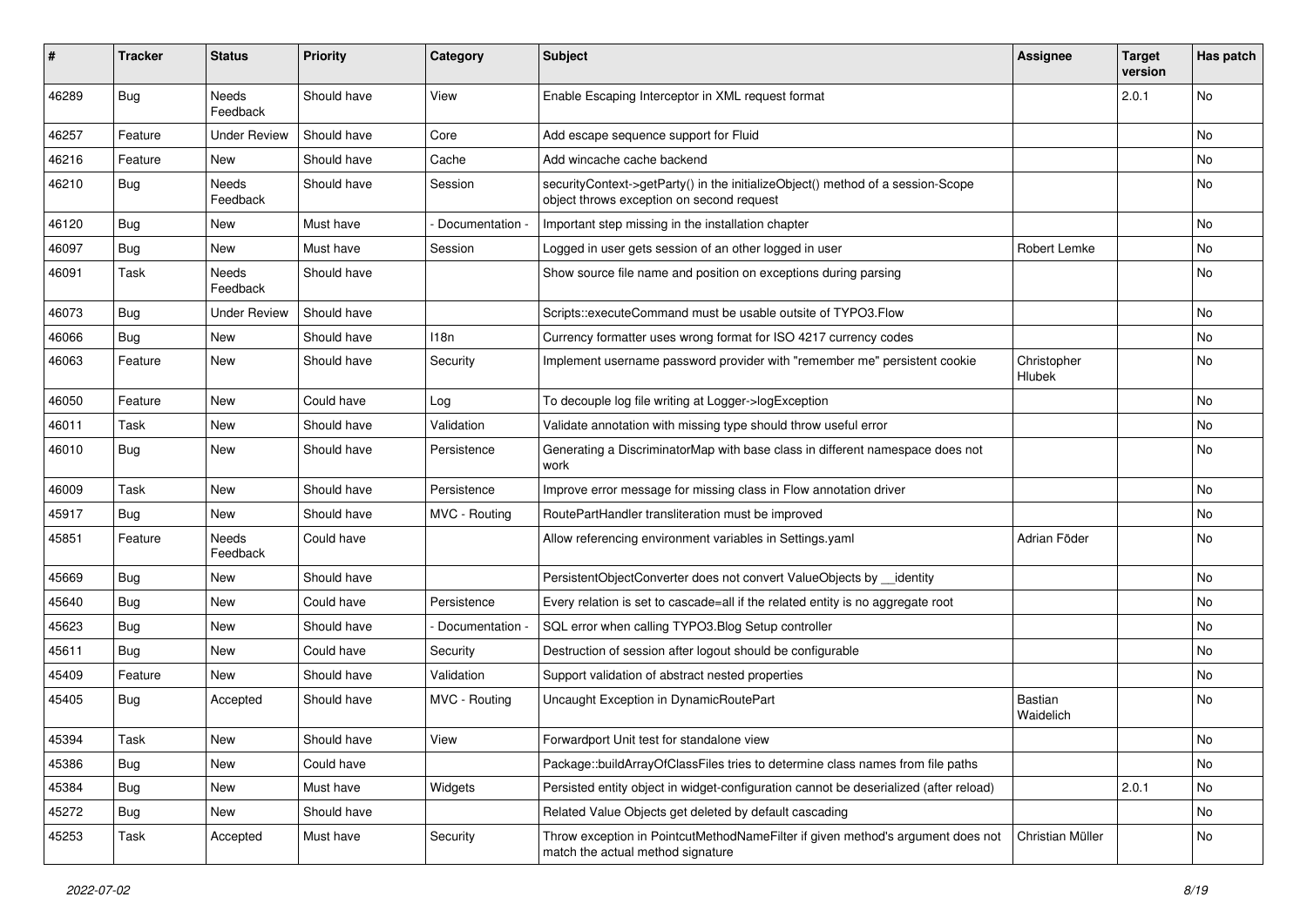| ∦     | <b>Tracker</b> | <b>Status</b>       | <b>Priority</b> | Category           | Subject                                                                                  | <b>Assignee</b>        | <b>Target</b><br>version | Has patch |
|-------|----------------|---------------------|-----------------|--------------------|------------------------------------------------------------------------------------------|------------------------|--------------------------|-----------|
| 45249 | Bug            | New                 | Must have       | Documentation -    | Update composer project-create command listing                                           |                        |                          | No        |
| 45153 | Feature        | New                 | Should have     |                    | f:be.menus.actionMenuItem - Detection of the current select option is insufficient       |                        |                          | No        |
| 45103 | Feature        | New                 | Should have     | Resource           | Make static resource URI generation available outside of Fluid                           |                        |                          | No        |
| 45041 | Bug            | New                 | Must have       | Command            | Set file permissions doesnt work                                                         |                        | 2.0.1                    | <b>No</b> |
| 44891 | Feature        | New                 | Should have     | MVC - Routing      | Routes should be able to enforce http/https protocol                                     |                        |                          | No        |
| 44738 | Feature        | New                 | Must have       | Validation         | Re-Validation of argument's custom validators                                            |                        |                          | <b>No</b> |
| 44712 | Task           | Accepted            | Should have     | Http               | Decouple Argument-Building in the HTTP-Request-Constructor                               |                        |                          | No        |
| 44563 | Feature        | New                 | Should have     | Security           | Logged in users via HTTP Basic always get re-authenticated                               |                        |                          | <b>No</b> |
| 44542 | Task           | New                 | Should have     | Documentation -    | Mention the risk of requestPatterns regarding foreign package's SecurityContext<br>usage | Adrian Föder           |                          | No        |
| 44396 | Task           | Accepted            | Should have     | Persistence        | Move Doctrine ORM integration onto own namespace                                         | Karsten<br>Dambekalns  |                          | No        |
| 44375 | Task           | Accepted            | Should have     | Persistence        | Make all persistence reads go through repositories                                       | Karsten<br>Dambekalns  |                          | <b>No</b> |
| 44361 | Bug            | New                 | Should have     | 118n               | TYPO3\Flow\I18n\Formatter\DatetimeFormatter - caching DATETIME type                      |                        | 2.0.1                    | No        |
| 44314 | Task           | Accepted            | Must have       | Security           | slightly file permissions for /Configuration/* and /Data/Persistent/EncryptionKey        | Karsten<br>Dambekalns  |                          | <b>No</b> |
| 44244 | Bug            | New                 | Should have     | Persistence        | defaultOrderings aren't applied on related objects                                       |                        |                          | No        |
| 44234 | <b>Bug</b>     | <b>Under Review</b> | Should have     | <b>ViewHelpers</b> | selectViewHelper's sorting does not respect locale collation                             |                        | 2.1                      | No        |
| 44203 | Bug            | Needs<br>Feedback   | Should have     | Session            | Session implementation is still racy                                                     | Robert Lemke           | 2.0.1                    | <b>No</b> |
| 44186 | Bug            | New                 | Should have     | <b>MVC</b>         | Request does not accept custom Content-Type                                              |                        | 2.0.1                    | No        |
| 44185 | <b>Bug</b>     | New                 | Should have     | <b>MVC</b>         | XML body always need a root node                                                         |                        | 2.0.1                    | No        |
| 44184 | <b>Bug</b>     | New                 | Should have     | <b>MVC</b>         | Request arguments are not merged correctly for single object actions                     |                        | 2.0.1                    | No        |
| 44148 | <b>Bug</b>     | New                 | Should have     |                    | Documentation for executeCommand() needs clarification                                   |                        | 2.0.1                    | No        |
| 44123 | Feature        | New                 | Should have     |                    | Make the "Flow requires the PHP setting "date.timezone"" error more beautiful            |                        |                          | No        |
| 43993 | Task           | New                 | Should have     | Persistence        | Warn when no migrations are found at all during doctrine: migrate                        |                        |                          | No        |
| 43967 | <b>Bug</b>     | New                 | Should have     | Persistence        | Error in evaluating orphanRemoval in Flow Annotation driver                              |                        |                          | No        |
| 43947 | Bug            | New                 | Should have     |                    | Redirect to login after Session timeout                                                  |                        |                          | No        |
| 43930 | Task           | Needs<br>Feedback   | Should have     |                    | Remove canRender() completely?!                                                          | Sebastian<br>Kurfuerst |                          | No        |
| 43841 | Feature        | New                 | Should have     |                    | Add package support to validation errors                                                 |                        |                          | No        |
| 43621 | <b>Bug</b>     | <b>Under Review</b> | Must have       |                    | Composer installer overwrites Settings.yaml.example                                      | Karsten<br>Dambekalns  |                          | No        |
| 43572 | Feature        | New                 | Should have     |                    | Uri should support manipulation of query arguments                                       |                        |                          | No        |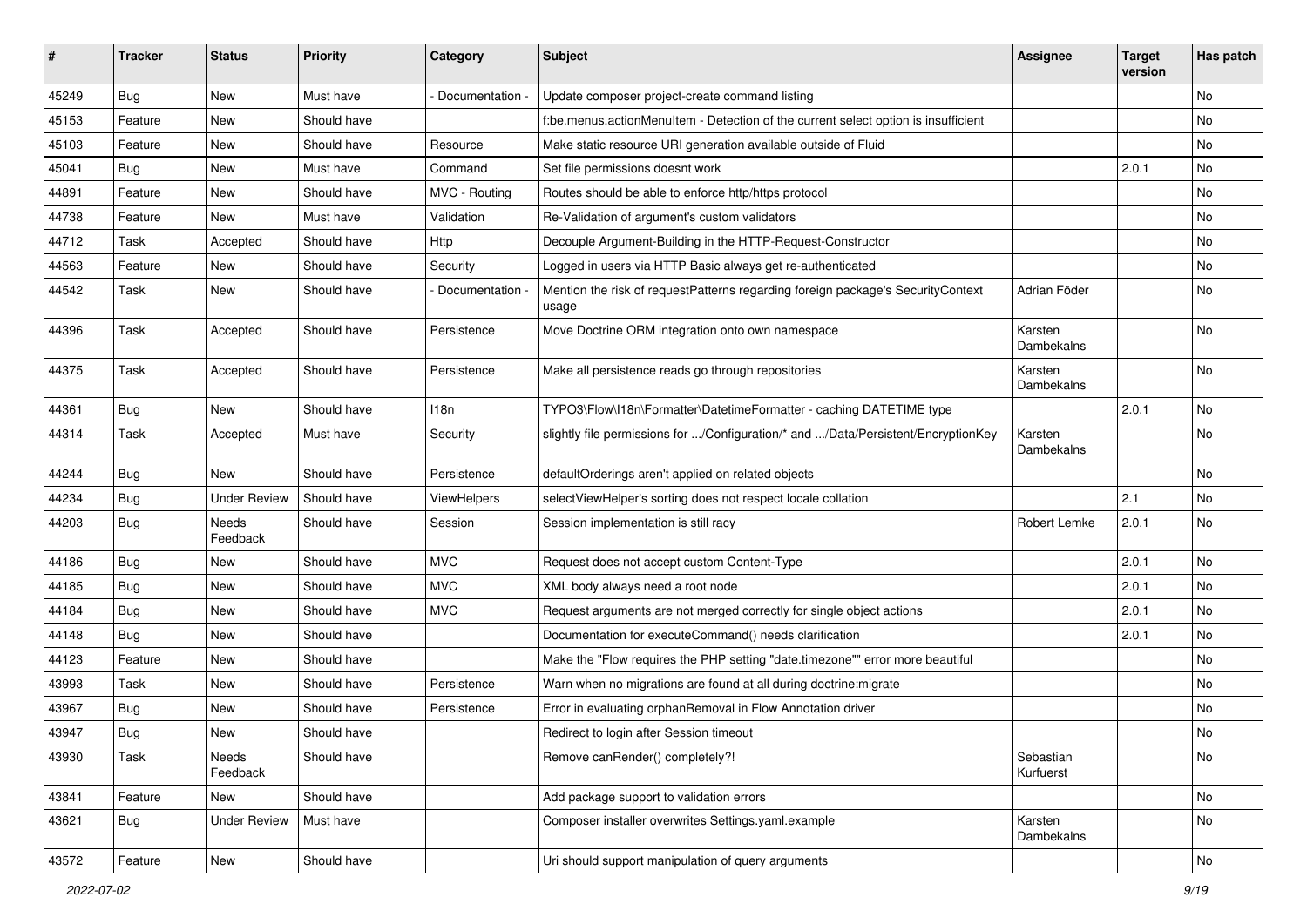| #     | <b>Tracker</b> | <b>Status</b>       | <b>Priority</b> | Category           | <b>Subject</b>                                                                                 | <b>Assignee</b>         | <b>Target</b><br>version | Has patch |
|-------|----------------|---------------------|-----------------|--------------------|------------------------------------------------------------------------------------------------|-------------------------|--------------------------|-----------|
| 43541 | Bug            | New                 | Should have     | Core               | Incomplete classes path detection for PSR-0                                                    |                         | 2.0.1                    | No        |
| 43346 | Feature        | <b>Under Review</b> | Should have     | <b>ViewHelpers</b> | Allow property mapping configuration via template                                              | Karsten<br>Dambekalns   | 2.1                      | No        |
| 43192 | Bug            | Accepted            | Should have     | Persistence        | findByIdentifier() for non-persisted objects not working for custom identifier<br>properties   | Karsten<br>Dambekalns   |                          | No        |
| 43190 | <b>Bug</b>     | Accepted            | Should have     | Persistence        | Misleading exception message for incompatible database structure                               | Karsten<br>Dambekalns   | 2.0.1                    | No        |
| 43082 | Feature        | Needs<br>Feedback   | Should have     |                    | Add CLI support for scaffolding models, views, controller                                      |                         |                          | No        |
| 43072 | Task           | New                 | Should have     | View               | Remove TOKENS for adding templates fallback in Backporter                                      |                         |                          | No        |
| 43071 | Task           | New                 | Should have     |                    | Remove TOKENS for adding fallback teplates in B                                                |                         |                          | No        |
| 42888 | Bug            | Needs<br>Feedback   | Should have     | Resource           | ResourceManager chokes on non existing files                                                   |                         |                          | No        |
| 42743 | Task           | New                 | Should have     |                    | Remove inline style for hidden form fields                                                     |                         |                          | No        |
| 42606 | Bug            | New                 | Must have       | Security           | Content Security with nested objects                                                           |                         |                          | No        |
| 42601 | <b>Bug</b>     | <b>Under Review</b> | Must have       | Security           | Content Security: QOM rewriting is omitted if used in certain cases in an Action<br>Controller | Robert Lemke            | 2.0.1                    | No        |
| 42550 | Task           | <b>Under Review</b> | Should have     |                    | Add top-level .htaccess to block everything but Web                                            | Karsten<br>Dambekalns   |                          | No        |
| 42520 | Bug            | New                 | Must have       | Core               | Cache must be flushed globally for package state changes                                       |                         |                          | No        |
| 42465 | Task           | New                 | Should have     | - Documentation -  | Document i18n settings                                                                         |                         | 2.0.1                    | No        |
| 42397 | Feature        | New                 | Should have     |                    | Missing viewhelper for general links                                                           |                         |                          | No        |
| 42101 | Bug            | New                 | Must have       | Object             | Proxyclasses are not rebuild in Development context unless cache is empty                      |                         | 2.0.1                    | No        |
| 41900 | Feature        | Accepted            | Should have     | Package            | Check for duplicate PSR-0 autoload namespaces                                                  | Christian Jul<br>Jensen |                          | No        |
| 41832 | Task           | New                 | Should have     | Package            | Improve error handling for incompatible packages                                               | Christian Jul<br>Jensen |                          | No        |
| 41807 | Task           | <b>Under Review</b> | Should have     | Persistence        | Initialize the eventmanager in the EntityManagerInterface                                      |                         |                          | No        |
| 41727 | <b>Bug</b>     | Accepted            | Should have     |                    | @Flow\Identity and @ORM\InheritanceType("JOINED") can't be used together                       | Karsten<br>Dambekalns   |                          | <b>No</b> |
| 41533 | <b>Bug</b>     | Needs<br>Feedback   | Should have     |                    | Ignored object-validation in editAction when redirecting back from updateAction                |                         |                          | No        |
| 41496 | Bug            | New                 | Must have       | Resource           | Upload identical Resources, deleting fails                                                     |                         |                          | No        |
| 41420 | Feature        | New                 | Should have     | Persistence        | Support entity versioning                                                                      |                         |                          | No        |
| 41414 | Task           | Needs<br>Feedback   | Should have     | Package            | Check packageKey naming / file structure below Packages/Vendor                                 |                         |                          | No        |
| 41148 | Bug            | New                 | Must have       |                    | Converting of ValueObjects                                                                     |                         |                          | No        |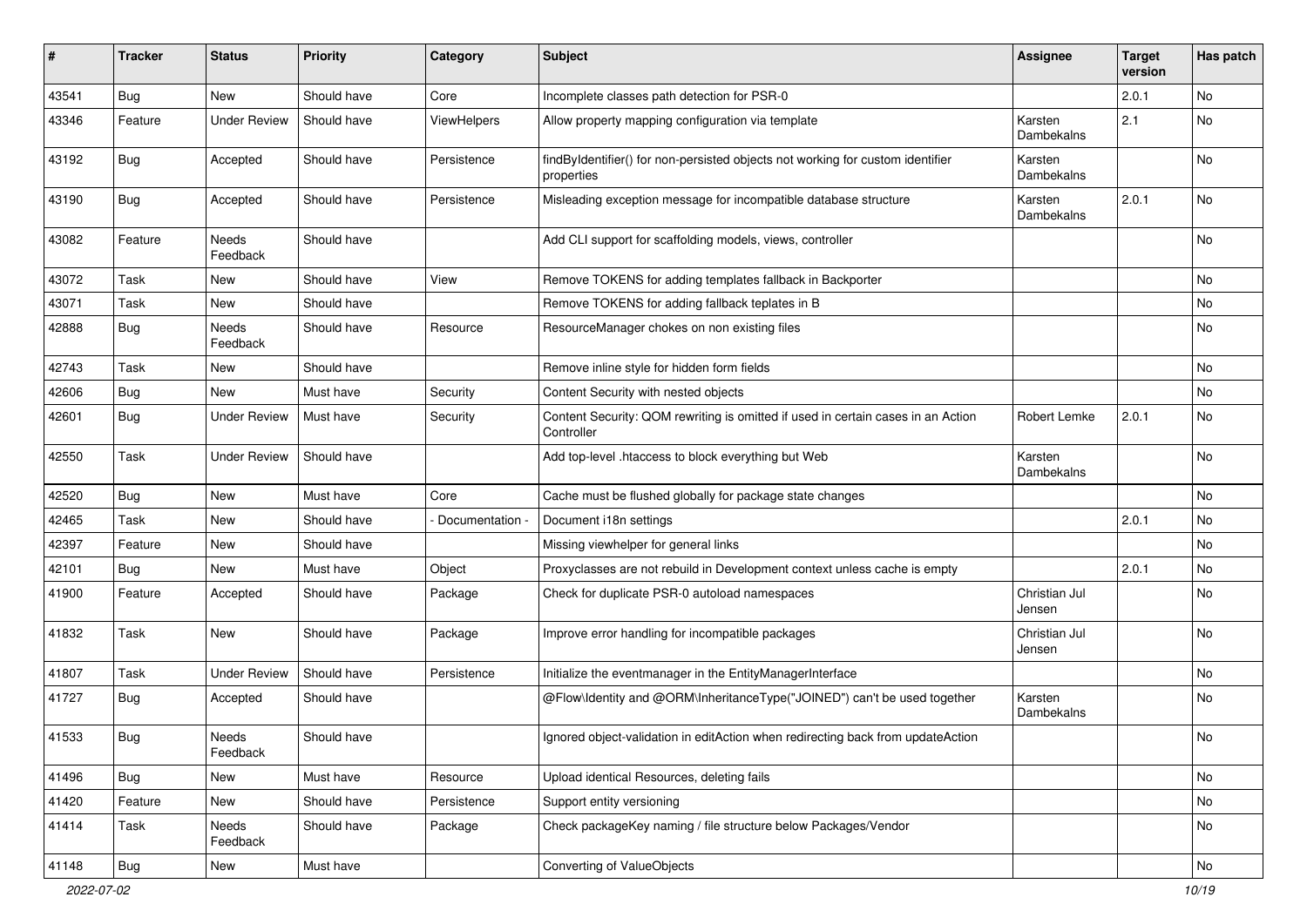| #     | <b>Tracker</b> | <b>Status</b>            | <b>Priority</b> | Category           | <b>Subject</b>                                                                                               | <b>Assignee</b>        | <b>Target</b><br>version | Has patch      |
|-------|----------------|--------------------------|-----------------|--------------------|--------------------------------------------------------------------------------------------------------------|------------------------|--------------------------|----------------|
| 41029 | <b>Bug</b>     | Accepted                 | Should have     | Security           | Method security is also evaluating abstract classes                                                          | Karsten<br>Dambekalns  |                          | <b>No</b>      |
| 40998 | Bug            | <b>Under Review</b>      | Should have     | <b>ViewHelpers</b> | Missing parent request namespaces in form field name prefix                                                  | Sebastian<br>Kurfuerst | 1.1.1                    | <b>No</b>      |
| 40854 | Task           | <b>New</b>               | Must have       | Documentation      | Update security documentation (authentication in 1.2)                                                        |                        | 2.0.1                    | <b>No</b>      |
| 40824 | <b>Bug</b>     | <b>Needs</b><br>Feedback | Should have     |                    | Modified action controller methods not detected properly                                                     | Andreas<br>Förthner    |                          | N <sub>o</sub> |
| 40802 | <b>Bug</b>     | Accepted                 | Should have     | Documentation      | Documentation mistake (authentication)                                                                       | Karsten<br>Dambekalns  | 1.1.1                    | <b>No</b>      |
| 40418 | Feature        | Needs<br>Feedback        | Could have      | Session            | Add an option to flow3: cache: flush thats keeps user sessions active                                        |                        |                          | No             |
| 40410 | <b>Bug</b>     | Needs<br>Feedback        | Should have     | Cache              | Exception when using Apc, Memcached of Redis cache backend for reflection status<br>and object configuration | Karsten<br>Dambekalns  |                          | <b>No</b>      |
| 40283 | Bug            | New                      | Should have     | Object             | New constructor in grandparent class not called                                                              |                        |                          | No             |
| 40081 | Feature        | New                      | Should have     |                    | Allow assigned variables as keys in arrays                                                                   |                        |                          | No             |
| 40064 | <b>Bug</b>     | New                      | Must have       | <b>ViewHelpers</b> | Multiselect is not getting persisted                                                                         |                        |                          | No             |
| 39990 | Bug            | New                      | Should have     | Core               | Same form twice in one template: hidden fields for empty values are only rendered<br>once                    |                        |                          | No             |
| 39936 | Feature        | New                      | Should have     | ViewHelpers        | registerTagAttribute should handle default values                                                            |                        |                          | <b>No</b>      |
| 39910 | Feature        | Accepted                 | Should have     | Security           | Ability to query user based on roles                                                                         |                        |                          | No             |
| 39791 | <b>Bug</b>     | New                      | Must have       | Reflection         | Reflection data of old aspect is not removed                                                                 |                        | 1.1.1                    | No             |
| 39788 | Feature        | New                      | Could have      | Validation         | RFC: Repository based NotExistsValidator                                                                     |                        |                          | No             |
| 39699 | Bug            | Accepted                 | Should have     | Cache              | SQL DDL for TYPO3\FLOW3\Cache\Backend\PdoBackend                                                             | Karsten<br>Dambekalns  |                          | No             |
| 39674 | <b>Bug</b>     | <b>New</b>               | Should have     | <b>MVC</b>         | TYPO3\FLOW3\var_dump behaves weird in controller actions doing return                                        |                        |                          | <b>No</b>      |
| 39609 | Feature        | Accepted                 | Should have     | Migrations -       | <b>Migration Version</b>                                                                                     | Karsten<br>Dambekalns  |                          | No             |
| 39414 | Bug            | New                      | Should have     | Documentation      | <b>Security Documentation</b>                                                                                |                        |                          | No             |
| 39253 | Feature        | Accepted                 | Should have     | Resource           | Remove mirroring mode option and code                                                                        | Karsten<br>Dambekalns  |                          | No             |
| 39096 | <b>Bug</b>     | New                      | Should have     | Core               | Unnecessary compile invoked in non production context?                                                       |                        | 2.0.1                    | No             |
| 39088 | Feature        | New                      | Should have     | Core               | Add a sgnalslot before compilation                                                                           |                        |                          | <b>No</b>      |
| 38980 | <b>Bug</b>     | New                      | Must have       | Validation         | ActionController: behavior of required arguments is not consistent                                           |                        |                          | No             |
| 38369 | <b>Bug</b>     | New                      | Must have       | View               | Resource ViewHelpers should not fall back to request package                                                 |                        |                          | No             |
| 38222 | Feature        | New                      | Could have      | Core               | Step execution signals with concrete name                                                                    |                        |                          | No             |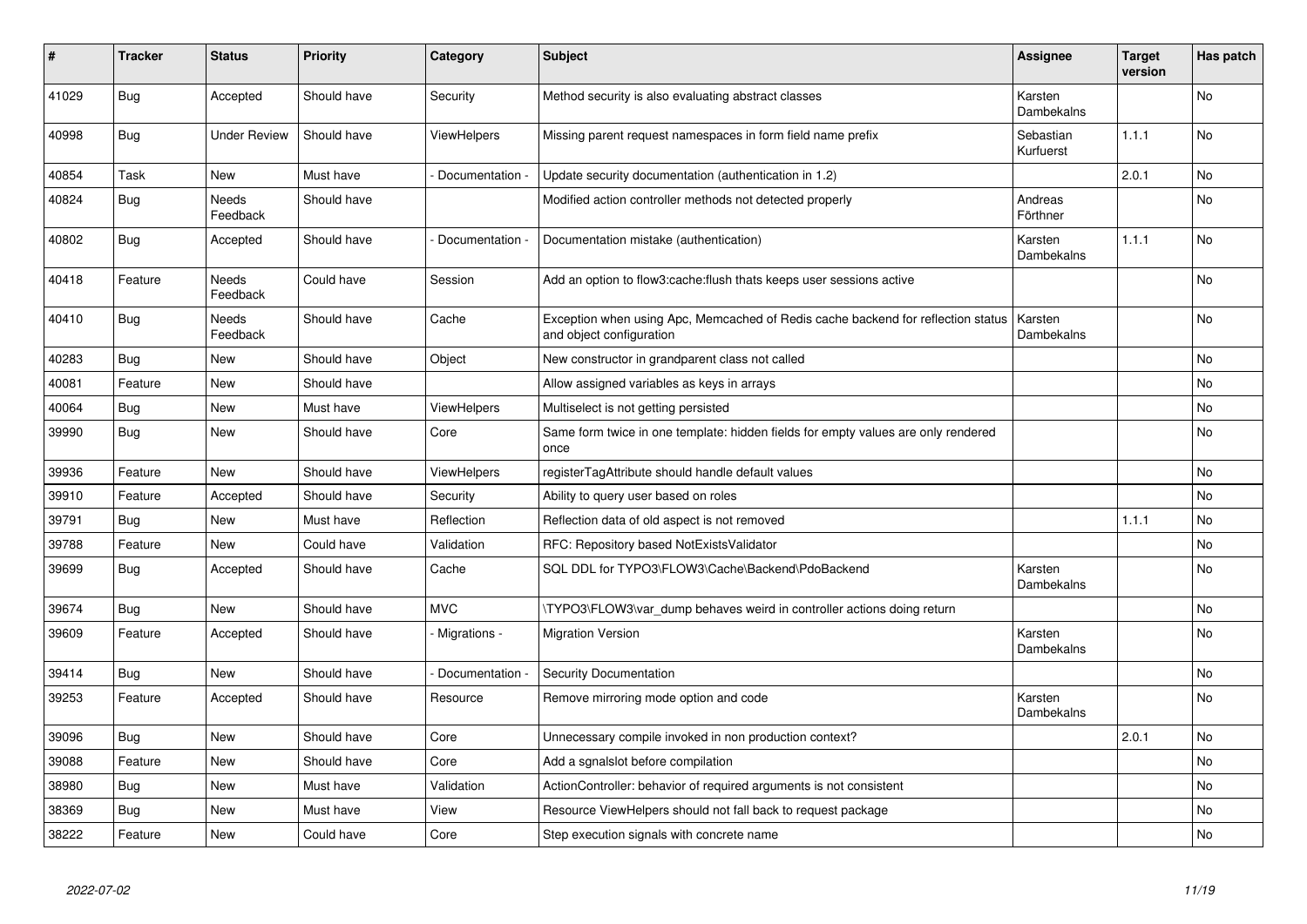| #     | <b>Tracker</b> | <b>Status</b>       | <b>Priority</b> | Category        | <b>Subject</b>                                                                                            | <b>Assignee</b>       | <b>Target</b><br>version | Has patch |
|-------|----------------|---------------------|-----------------|-----------------|-----------------------------------------------------------------------------------------------------------|-----------------------|--------------------------|-----------|
| 38216 | Bug            | Needs<br>Feedback   | Should have     |                 | Static method calls in reflected classes refer to _Original class                                         |                       |                          | <b>No</b> |
| 38130 | Feature        | New                 | Should have     |                 | Checkboxes and multiple select fields should have an assignable default value                             |                       |                          | No        |
| 38065 | Feature        | New                 | Must have       | Security        | Implement content security for DQL queries                                                                | Andreas<br>Förthner   |                          | No        |
| 38038 | Task           | Accepted            | Should have     | Documentation - | Proofread FLOW3 manual                                                                                    | Ryan J. Peterson      |                          | No.       |
| 38004 | Bug            | Accepted            | Should have     | Documentation - | Missing CheatSheet folder for Getting Started manual                                                      | Karsten<br>Dambekalns | 1.1.1                    | No        |
| 37885 | Feature        | New                 | Could have      | Cli             | Add CLI to show the object-configuration for a FLOW3 object-name                                          | <b>Martin Ficzel</b>  |                          | No        |
| 37846 | Feature        | New                 | Should have     | Security        | Should be able to declare more than one controllerObjectName per requestPatterns                          |                       |                          | No        |
| 37831 | Task           | New                 | Could have      | - Testing -     | Evaluate using PHP 5.4's internal web server for Functional Testing                                       |                       |                          | No        |
| 37619 | <b>Bug</b>     | New                 | Should have     | ViewHelpers     | Fatal Error when using variable in name attribute of Section ViewHelper                                   |                       |                          | No        |
| 37571 | Bug            | New                 | Must have       | <b>AOP</b>      | Inherited proxies fail when implementing clone                                                            |                       |                          | No        |
| 37564 | <b>Bug</b>     | New                 | Should have     | Validation      | Validation of Parent Object containing properties of type ManyToOne and<br>ManyToMany to same Target      |                       |                          | No        |
| 37473 | Bug            | New                 | Must have       | - Testing -     | Subsequent Exceptions related to Doctrine Entity Manager makes it snap shut                               |                       |                          | No.       |
| 37405 | Feature        | <b>Under Review</b> | Should have     | MVC - Routing   | When changing a property wich is used in routing the Link-VH should direkt to the<br>new properties value |                       |                          | No        |
| 37373 | Feature        | <b>Under Review</b> | Should have     | Configuration   | Make annotation overrides / "injection" via Objects.yaml possible                                         | Marc Neuhaus          |                          | No        |
| 37372 | Feature        | Accepted            | Should have     | Persistence     | Inheritance in ORM should be configured automatically                                                     | Karsten<br>Dambekalns |                          | No        |
| 37354 | Bug            | Accepted            | Should have     | Persistence     | Do not apply generateValueHash() and generateUuid() if custom identifier is used                          | Karsten<br>Dambekalns |                          | No        |
| 37352 | <b>Bug</b>     | <b>Under Review</b> | Must have       | Persistence     | generateValueHash() should use getIdentifierByObject()                                                    | Karsten<br>Dambekalns |                          | No        |
| 37316 | Bug            | New                 | Should have     | Validation      | Use findBestMatchingLocale instead of getDefaultLocale?                                                   |                       |                          | No        |
| 37302 | <b>Bug</b>     | Needs<br>Feedback   | Should have     | Validation      | <b>NumberValidator</b>                                                                                    | Carsten Bleicker      |                          | No        |
| 37279 | Feature        | New                 | Should have     | Property        | <b>Request PropertyMapping</b>                                                                            |                       |                          | No        |
| 37227 | <b>Bug</b>     | On Hold             | Must have       | Session         | securityContext->getParty is not available in widget context                                              |                       |                          | No        |
| 37212 | Feature        | Accepted            | Must have       | Http            | Edge Side Includes (ESI)                                                                                  | Robert Lemke          |                          | No        |
| 37095 | Feature        | New                 | Should have     |                 | It should be possible to set a different template on a Fluid TemplateView inside an<br>action             | Christopher<br>Hlubek |                          | No        |
| 36955 | Feature        | New                 | Should have     | Error           | Add type filter to var dump()                                                                             |                       |                          | No        |
| 36840 | Task           | Accepted            | Should have     | 118n            | Improve exception for wrong locales                                                                       | Karsten<br>Dambekalns |                          | No        |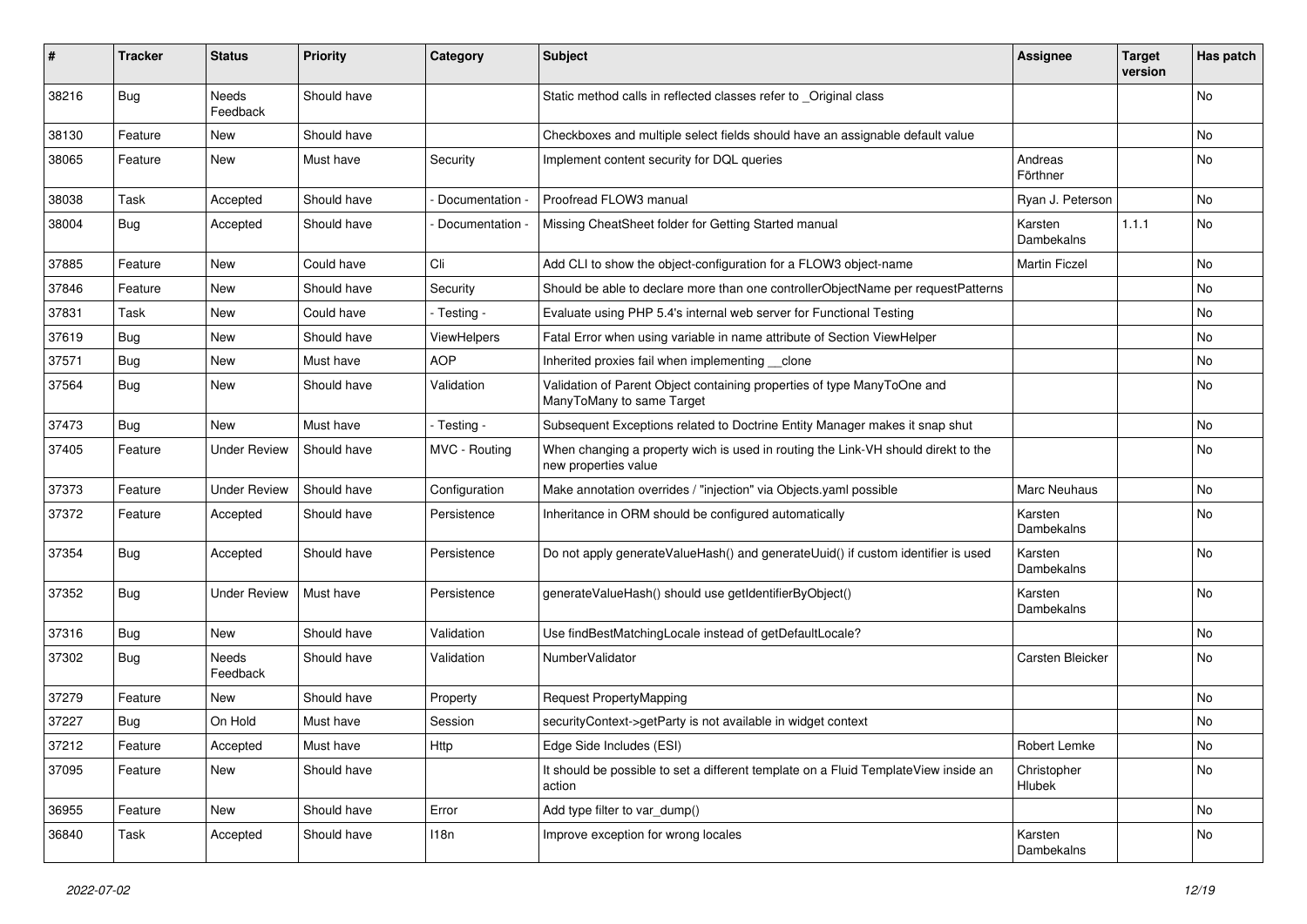| #     | <b>Tracker</b> | <b>Status</b>       | <b>Priority</b> | Category    | Subject                                                                                              | <b>Assignee</b>             | <b>Target</b><br>version | Has patch |
|-------|----------------|---------------------|-----------------|-------------|------------------------------------------------------------------------------------------------------|-----------------------------|--------------------------|-----------|
| 36804 | <b>Bug</b>     | New                 | Should have     | Persistence | Orphaned entities within aggregates are not removed                                                  |                             |                          | No        |
| 36800 | Task           | Accepted            | Should have     | Resource    | Streamline Resource object API                                                                       | Robert Lemke                |                          | No        |
| 36715 | Feature        | Accepted            | Should have     | Persistence | Make simultaneous use of multiple persistence backends possible                                      | Karsten<br>Dambekalns       |                          | No        |
| 36662 | <b>Bug</b>     | Needs<br>Feedback   | Should have     | ViewHelpers | Checked state isn't always correct when property is collection                                       | Kevin Ulrich<br>Moschallski | 1.1.1                    | No        |
| 36655 | Bug            | New                 | Should have     | Widgets     | <b>Pagination Links</b>                                                                              |                             |                          | No        |
| 36634 | <b>Bug</b>     | New                 | Should have     |             | Reconstituted entities do not have their properties set when initializeObject() is<br>called         |                             |                          | No        |
| 36633 | <b>Bug</b>     | New                 | Should have     |             | Reconstituted entities should not have the FLOW3_Persistence_clone property set                      |                             |                          | No        |
| 36510 | Feature        | New                 | Should have     |             | <b>Firewall Redirect?</b>                                                                            |                             |                          | No        |
| 36509 | Feature        | New                 | Should have     |             | redirectToUri to an uri with acl forces a 403 because of missing csrf token.                         |                             |                          | No        |
| 36508 | <b>Bug</b>     | New                 | Should have     | Security    | AuthenticationProvider Request Patterns                                                              |                             |                          | No        |
| 36495 | Bug            | New                 | Should have     | Persistence | HTTP Response is sent before persistence preventing Exceptions to be displayed<br>on redirect        |                             |                          | No        |
| 36410 | Feature        | New                 | Should have     | ViewHelpers | Allow templates to send arguments back to layout                                                     |                             |                          | No        |
| 35970 | Task           | New                 | Should have     |             | Improve performance of Utility/Arrays::integerExplode by using array_map                             |                             |                          | No        |
| 35868 | <b>Bug</b>     | On Hold             | Must have       | Environment | Unstable condition in Utility\Environment                                                            | Karsten<br>Dambekalns       |                          | No        |
| 35831 | Bug            | New                 | Must have       |             | Deleting or unpublishing of a resource deletes all published symlinks<br>(Web/_Resources/Persistent) |                             |                          | No        |
| 35783 | Feature        | New                 | Should have     | Object      | Lifecycle method after property mapping                                                              |                             |                          | No        |
| 35781 | Feature        | New                 | Should have     | Validation  | Model validation                                                                                     |                             |                          | No        |
| 35720 | <b>Bug</b>     | New                 | Must have       | Security    | Access denied Exception for widget links to actions with a policy                                    |                             |                          | No        |
| 35709 | Task           | New                 | Should have     | Cli         | Implement global Command aliases                                                                     |                             |                          | No        |
| 35388 | Feature        | New                 | Could have      | 118n        | Use the current package as default for translations within controllers                               |                             |                          | No        |
| 35083 | <b>Bug</b>     | New                 | Should have     | Object      | involving SecurityContext in Widget's __ wakeup situation leads to an exception                      |                             |                          | No        |
| 35030 | Feature        | <b>Under Review</b> | Should have     | 118n        | Dynamic locale detection                                                                             | Karsten<br>Dambekalns       |                          | No        |
| 34879 | Bug            | Accepted            | Must have       | Persistence | Proxied object is not update()able                                                                   | Karsten<br>Dambekalns       |                          | No        |
| 34816 | Feature        | New                 | Should have     | Security    | Long text encryption                                                                                 |                             |                          | No        |
| 34682 | Bug            | <b>Under Review</b> | Should have     | ViewHelpers | Radio Button missing checked on validation error                                                     |                             |                          | No        |
| 34674 | Feature        | Accepted            | Should have     | <b>MVC</b>  | NotFoundView is not injected in ActionController                                                     | Robert Lemke                |                          | No        |
| 34404 | <b>Bug</b>     | New                 | Should have     |             | JsonView transformObject does not respect _descendAll configuration                                  |                             |                          | No        |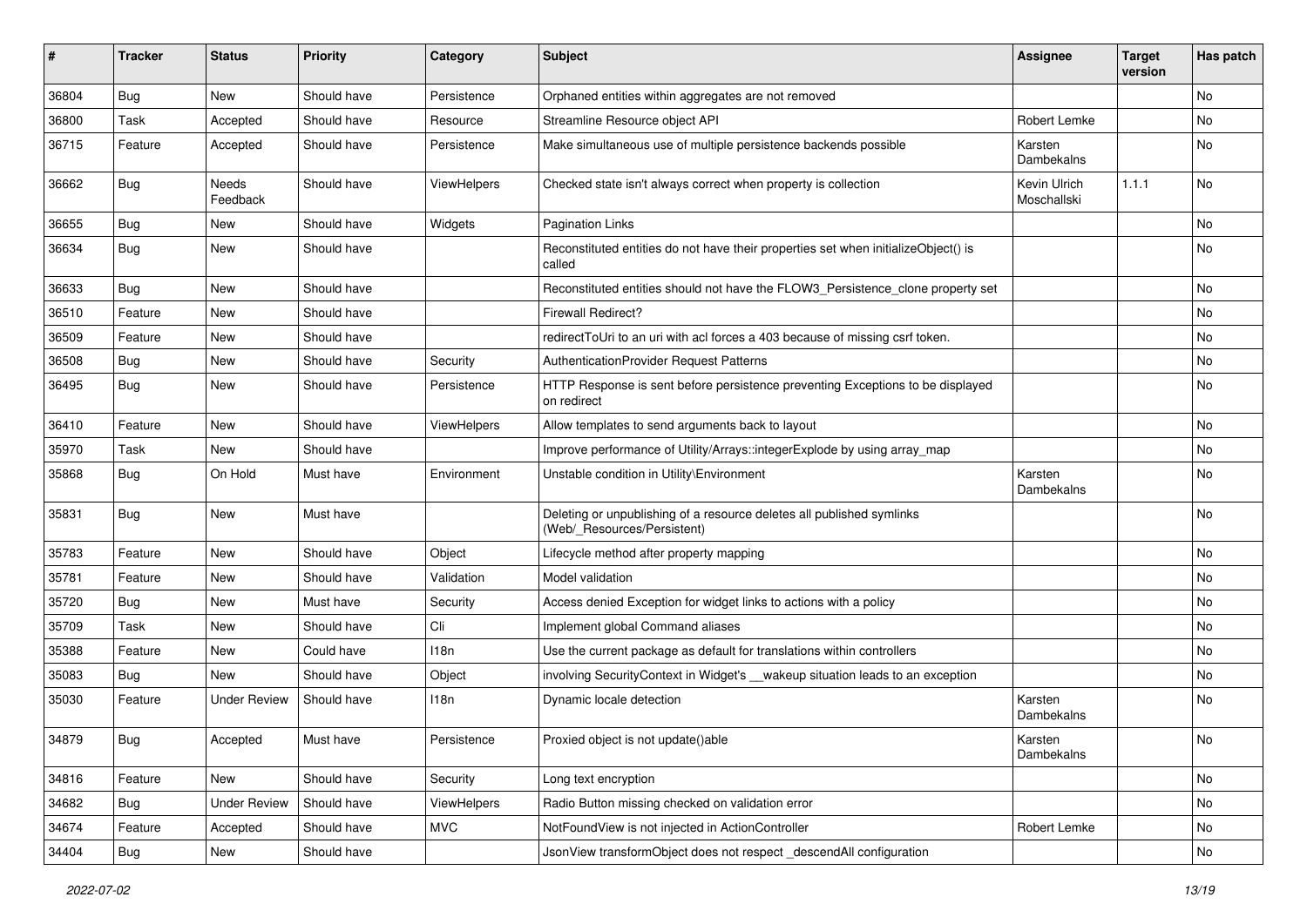| ∦     | <b>Tracker</b> | <b>Status</b>     | <b>Priority</b> | Category           | <b>Subject</b>                                                                     | <b>Assignee</b>        | <b>Target</b><br>version | Has patch |
|-------|----------------|-------------------|-----------------|--------------------|------------------------------------------------------------------------------------|------------------------|--------------------------|-----------|
| 34309 | Task           | <b>New</b>        | Could have      | ViewHelpers        | Unknown ViewHelpers cause exception - should be handled more graceful              |                        |                          | <b>No</b> |
| 34133 | Feature        | New               | Could have      | Property           | RFC: Handle Semicolons in Path part of URIs as Scoped Path Parameters              |                        |                          | <b>No</b> |
| 33937 | Feature        | Accepted          | Should have     | Resource           | Convenience method to resolve public "resource://" paths                           | Karsten<br>Dambekalns  |                          | <b>No</b> |
| 33710 | Feature        | New               | Should have     |                    | Configuration based on Domain                                                      |                        |                          | No        |
| 33628 | <b>Bug</b>     | Needs<br>Feedback | Must have       | <b>ViewHelpers</b> | Multicheckboxes (multiselect) for Collections don't work                           | Christian Müller       |                          | No        |
| 33587 | Feature        | New               | Should have     | Resource           | Automatically remove unused Resources                                              |                        |                          | No        |
| 33551 | Bug            | New               | Must have       | Core               | View helper values break out of a partial scope                                    | Sebastian<br>Kurfuerst |                          | No        |
| 33465 | Bug            | <b>New</b>        | Should have     | Command            | Some vital commands to recover the system fail when recovery is needed             |                        |                          | No        |
| 33394 | Feature        | Needs<br>Feedback | Should have     | Core               | Logical expression parser for BooleanNode                                          | Tobias Liebig          |                          | No        |
| 33293 | <b>Bug</b>     | New               | Should have     |                    | Injection to private variable results in injection of the the wrong class          |                        |                          | No        |
| 33258 | Major Feature  | Accepted          | Should have     |                    | Implement support for Assetic                                                      |                        |                          | No        |
| 33215 | Feature        | New               | Should have     |                    | RFC: Dynamic values in ObjectAccess paths                                          |                        |                          | No        |
| 33078 | Bug            | New               | Should have     | Security           | No Redirect to Login                                                               |                        |                          | No        |
| 33069 | Task           | New               | Should have     | Command            | Make command output sparse, implement generic verbose switch                       |                        |                          | No        |
| 33055 | <b>Bug</b>     | New               | Must have       | Security           | AccessDeniedException instead of WebRedirect                                       |                        |                          | No        |
| 33049 | Feature        | New               | Could have      | Core               | Allow configuration of context without environment variable (needed for IIS)       |                        |                          | No        |
| 33024 | <b>Bug</b>     | Accepted          | Must have       | 118n               | Exception when validating a float in a Model with the Number validator             | Karsten<br>Dambekalns  |                          | No        |
| 33018 | Feature        | New               | Should have     | 118n               | Translator should support override of labels from other packages                   |                        |                          | No        |
| 32985 | Feature        | New               | Should have     | <b>Utility</b>     | Implement Processing Rules when merging numerically-indexed arrays                 |                        |                          | No        |
| 32873 | <b>Bug</b>     | Accepted          | Must have       |                    | Value changes for logged in account are not persisted due to session serialization | Karsten<br>Dambekalns  |                          | No        |
| 32869 | <b>Bug</b>     | New               | Must have       | Security           | Security config tokenClass doesnt throw exception if not found the class           |                        |                          | No        |
| 32707 | <b>Bug</b>     | Accepted          | Must have       | Cache              | <b>Bad Bad FileBackend</b>                                                         | Karsten<br>Dambekalns  | 2.0.1                    | No        |
| 32607 | Feature        | Needs<br>Feedback | Should have     | 118n               | Export localized strings for JS consumption                                        | Karsten<br>Dambekalns  |                          | No        |
| 32574 | <b>Bug</b>     | Accepted          | Should have     | Core               | FLOW3 enters fork bombs when using cgi-fcgi vs cli                                 | Karsten<br>Dambekalns  |                          | No        |
| 32294 | Feature        | New               | Should have     |                    | Lazy initialization of loggers                                                     |                        |                          | No        |
| 32105 | <b>Bug</b>     | New               | Must have       | Security           | Ignore Validation ignored if ACL is set for this controller action                 |                        |                          | No        |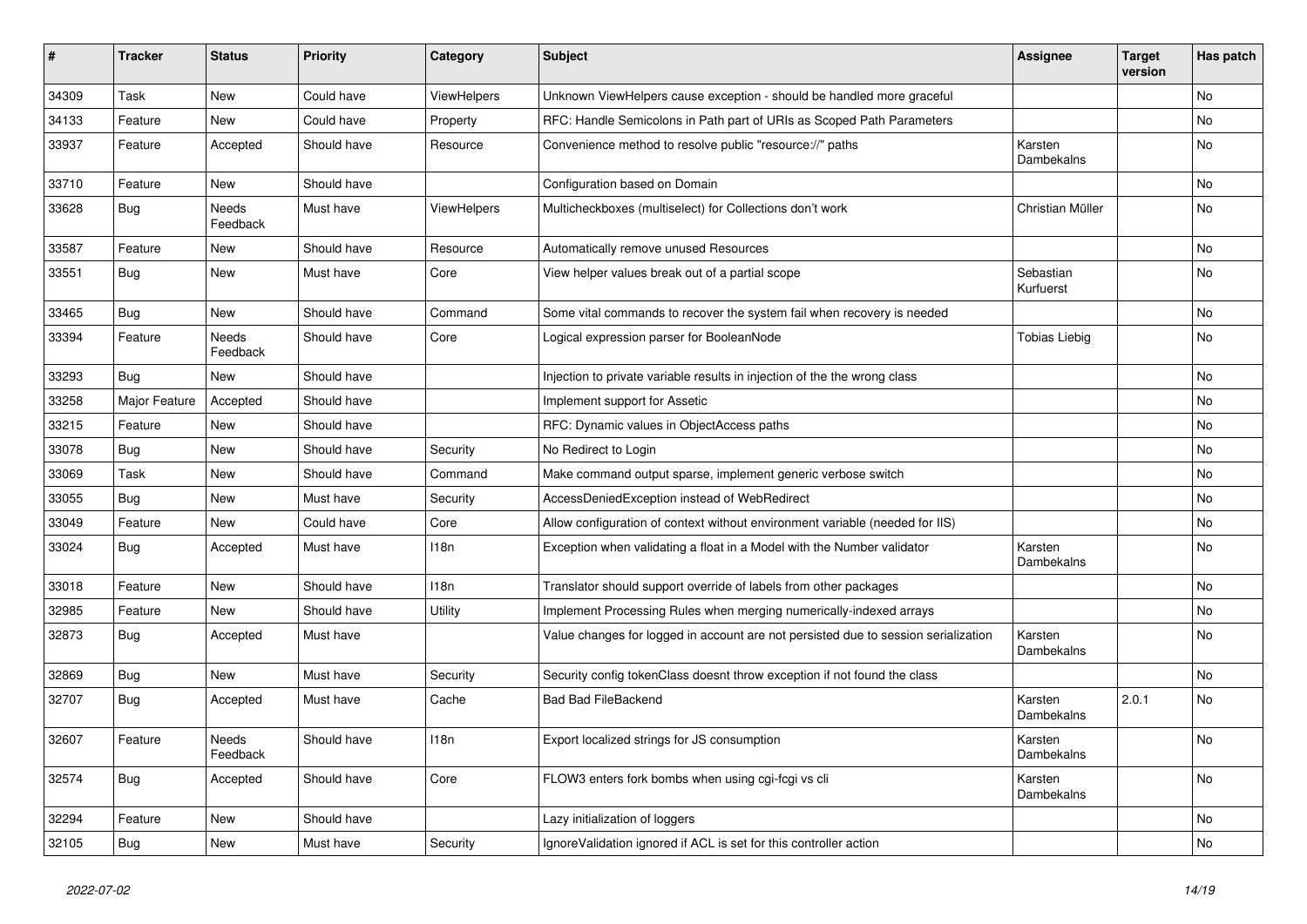| $\sharp$ | <b>Tracker</b> | <b>Status</b>       | <b>Priority</b> | Category        | <b>Subject</b>                                                                                              | <b>Assignee</b>        | <b>Target</b><br>version | Has patch |
|----------|----------------|---------------------|-----------------|-----------------|-------------------------------------------------------------------------------------------------------------|------------------------|--------------------------|-----------|
| 31955    | Feature        | New                 | Should have     | Widgets         | f:uri.widget                                                                                                |                        |                          | No        |
| 31500    | Bug            | <b>Under Review</b> | Must have       | Validation      | Argument validation for CLI requests is not done                                                            | Karsten<br>Dambekalns  |                          | No        |
| 31484    | Feature        | Needs<br>Feedback   | Could have      |                 | possibility to modify inner workings of proxy class builder                                                 |                        |                          | No        |
| 31339    | Task           | On Hold             | Could have      | Documentation - | Search                                                                                                      |                        |                          | No.       |
| 31262    | Feature        | New                 | Should have     | Object          | Named arguments in Objects yaml for constructor arguments                                                   |                        |                          | No        |
| 31261    | Feature        | New                 | Should have     | Object          | Virtual objects - generate proxy classes for interfaces                                                     |                        |                          | No        |
| 31210    | Bug            | New                 | Must have       | Object          | constructor of proxy class not compatible with interfaces defening a constructor                            |                        |                          | No        |
| 30933    | Feature        | Needs<br>Feedback   | Should have     | Persistence     | Check for unique constraints on add()                                                                       | Karsten<br>Dambekalns  |                          | No        |
| 30890    | Feature        | Accepted            | Should have     | <b>MVC</b>      | Developer Toolbar                                                                                           | Christian Müller       |                          | No        |
| 30555    | Feature        | New                 | Could have      | Core            | Make TagBuilder more extensible                                                                             |                        |                          | No        |
| 30423    | Feature        | New                 | Should have     | <b>MVC</b>      | Rendering template of other action without forward                                                          |                        |                          | No        |
| 29972    | Feature        | <b>Under Review</b> | Should have     | MVC - Routing   | Configurable Redirects                                                                                      | <b>Tim Kandel</b>      |                          | No        |
| 29258    | Feature        | Needs<br>Feedback   | Should have     |                 | Provide a way to override classes by environment                                                            |                        |                          | No        |
| 28554    | Bug            | New                 | Should have     |                 | (v4) implement feature flag to disable caching                                                              |                        |                          | No        |
| 28553    | Bug            | New                 | Should have     |                 | improve XHProf test setup                                                                                   |                        |                          | No        |
| 28552    | Bug            | New                 | Should have     |                 | (v5) write ViewHelper test for compiled run; adjust functional test to do two passes<br>(uncached & cached) |                        |                          | No        |
| 28551    | Bug            | Accepted            | Should have     |                 | (v4) backport VHTest                                                                                        | Sebastian<br>Kurfuerst |                          | No        |
| 28550    | Bug            | New                 | Should have     |                 | (v4) make widgets cacheable, i.e. not implement childnodeaccess interface                                   |                        |                          | No        |
| 28549    | Bug            | New                 | Should have     |                 | make widgets cacheable, i.e. not implement childnodeaccess interface                                        |                        |                          | No        |
| 28399    | Feature        | Needs<br>Feedback   | Should have     | Validation      | Validation message and code should be configurable for bundled validators                                   |                        |                          | No        |
| 28319    | Bug            | Needs<br>Feedback   | Should have     | Security        | Access denied will be logged at the wrong location in nested calls                                          |                        |                          | No        |
| 28136    | Feature        | New                 | Should have     | Persistence     | HTTP Semantics for Transactions and more                                                                    |                        |                          | No        |
| 28074    | Feature        | Needs<br>Feedback   | Should have     |                 | Provide a shell script that installs Phoenix or FLOW3 from git                                              | Markus Bucher          |                          | No        |
| 28052    | Feature        | On Hold             | Should have     | Security        | Possibility to enable or disable accounts                                                                   | Julian Kleinhans       |                          | No        |
| 28016    | <b>Bug</b>     | Needs<br>Feedback   | Should have     | Persistence     | Cascade remove of cleared ArrayCollection                                                                   | Karsten<br>Dambekalns  |                          | No        |
| 27798    | <b>Bug</b>     | Accepted            | Must have       | Security        | CSRF protection not working for forms in a plugin                                                           |                        | 2.0.1                    | No        |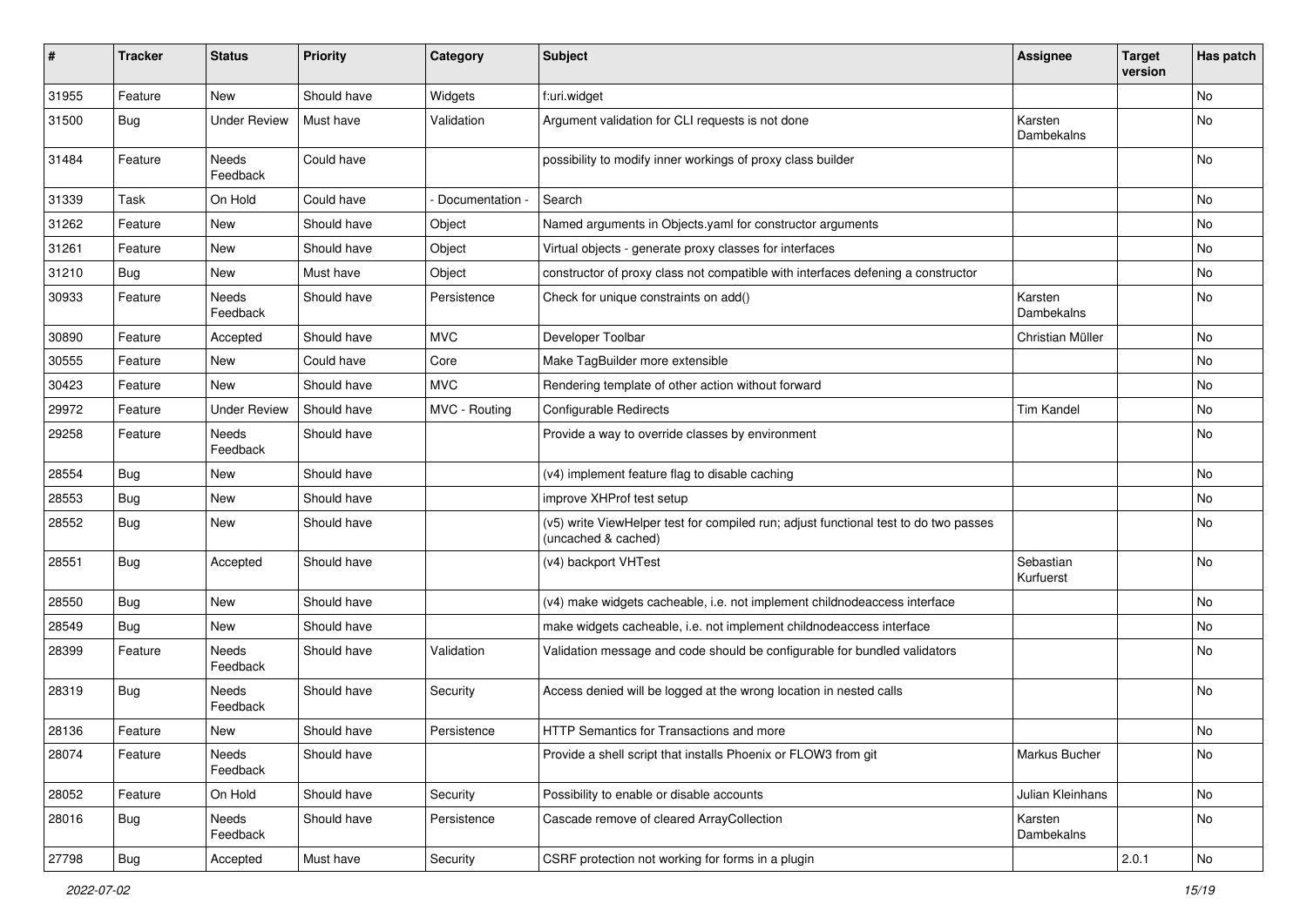| #     | <b>Tracker</b> | <b>Status</b>            | <b>Priority</b>      | Category           | <b>Subject</b>                                                                                         | <b>Assignee</b>              | <b>Target</b><br>version | Has patch      |
|-------|----------------|--------------------------|----------------------|--------------------|--------------------------------------------------------------------------------------------------------|------------------------------|--------------------------|----------------|
| 27721 | <b>Bug</b>     | <b>Needs</b><br>Feedback | Should have          | Resource           | Permissions of uploaded resources not correct                                                          | Karsten<br>Dambekalns        |                          | N <sub>o</sub> |
| 27607 | <b>Bug</b>     | New                      | Must have            | Core               | Make Fluid comparisons work when first element is STRING, second is NULL.                              |                              |                          | No             |
| 27561 | Task           | Accepted                 | Could have           | Documentation      | Complete documentation                                                                                 |                              |                          | No             |
| 27379 | <b>Bug</b>     | Needs<br>Feedback        | Must have            |                    | add check to clear the database at tearDown in testing                                                 |                              |                          | No             |
| 27322 | Feature        | On Hold                  | Should have          |                    | Add support for Appserver-in-PHP, which could result in much faster executions.                        | Christopher<br>Hlubek        |                          | No             |
| 27088 | Bug            | On Hold                  | Should have          | Object             | initializeObject() is called too early when reconstructing entities                                    |                              |                          | No             |
| 26986 | Feature        | Accepted                 | Should have          |                    | Debug toolbar                                                                                          | Christian Müller             |                          | No             |
| 26943 | Feature        | Needs<br>Feedback        | Should have          | 118n               | Add i18n support to domain models                                                                      | Karsten<br><b>Dambekalns</b> |                          | No             |
| 26765 | Feature        | Accepted                 | Should have          | Reflection         | Support class schema features for every reflected class                                                | Karsten<br>Dambekalns        |                          | <b>No</b>      |
| 26745 | Feature        | New                      | Should have          | <b>MVC</b>         | MVC should know about entities lying in the session                                                    |                              |                          | No             |
| 26664 | Task           | New                      | Won't have this time | <b>ViewHelpers</b> | Clean up Form ViewHelpers                                                                              |                              |                          | No             |
| 26658 | Task           | New                      | Won't have this time | <b>ViewHelpers</b> | Make Form ViewHelpers consistent                                                                       |                              |                          | No             |
| 13559 | <b>Bug</b>     | Accepted                 | Should have          | Persistence        | ObjectSerializer failes with persistent objects within arrays                                          | Karsten<br>Dambekalns        |                          | No             |
| 12863 | <b>Bug</b>     | New                      | Should have          | Core               | Attributes of a viewhelper can't contain a '-'                                                         | Sebastian<br>Kurfuerst       |                          | No             |
| 11039 | Bug            | Needs<br>Feedback        | Must have            |                    | Static object container injects properties to result of factory object                                 |                              |                          | No             |
| 10911 | Task           | New                      | Should have          | <b>ViewHelpers</b> | Tx_Fluid_ViewHelpers_Form_AbstractFormViewHelper->renderHiddenIdentityField<br>should be more reliable |                              |                          | No             |
| 10472 | Feature        | New                      | Could have           | Core               | Fluid Standalone distribution                                                                          |                              |                          | No             |
| 9861  | Feature        | <b>Needs</b><br>Feedback | Should have          | Log                | Leave logging up and running as long as possible                                                       |                              |                          | No             |
| 9313  | Feature        | New                      | Should have          | 118n               | Support for currencies                                                                                 |                              |                          | No             |
| 8989  | Feature        | Needs<br>Feedback        | Could have           | View               | Search path for fluid template files                                                                   |                              |                          | No             |
| 8923  | Task           | <b>Under Review</b>      | Could have           | Documentation -    | Provide a Nginx Server Configuration for FLOW3                                                         | Christian Müller             | 1.1.1                    | No             |
| 8648  | <b>Bug</b>     | New                      | Should have          | ViewHelpers        | format.crop ViewHelper should support all features of the crop stdWrap function                        |                              |                          | No             |
| 8491  | Task           | Needs<br>Feedback        | Should have          | <b>ViewHelpers</b> | link.action and uri.action differ in absolute argument                                                 | Karsten<br>Dambekalns        |                          | No             |
| 8464  | Feature        | New                      | Should have          | Configuration      | Write settings using the ConfigurationManager                                                          |                              |                          | No             |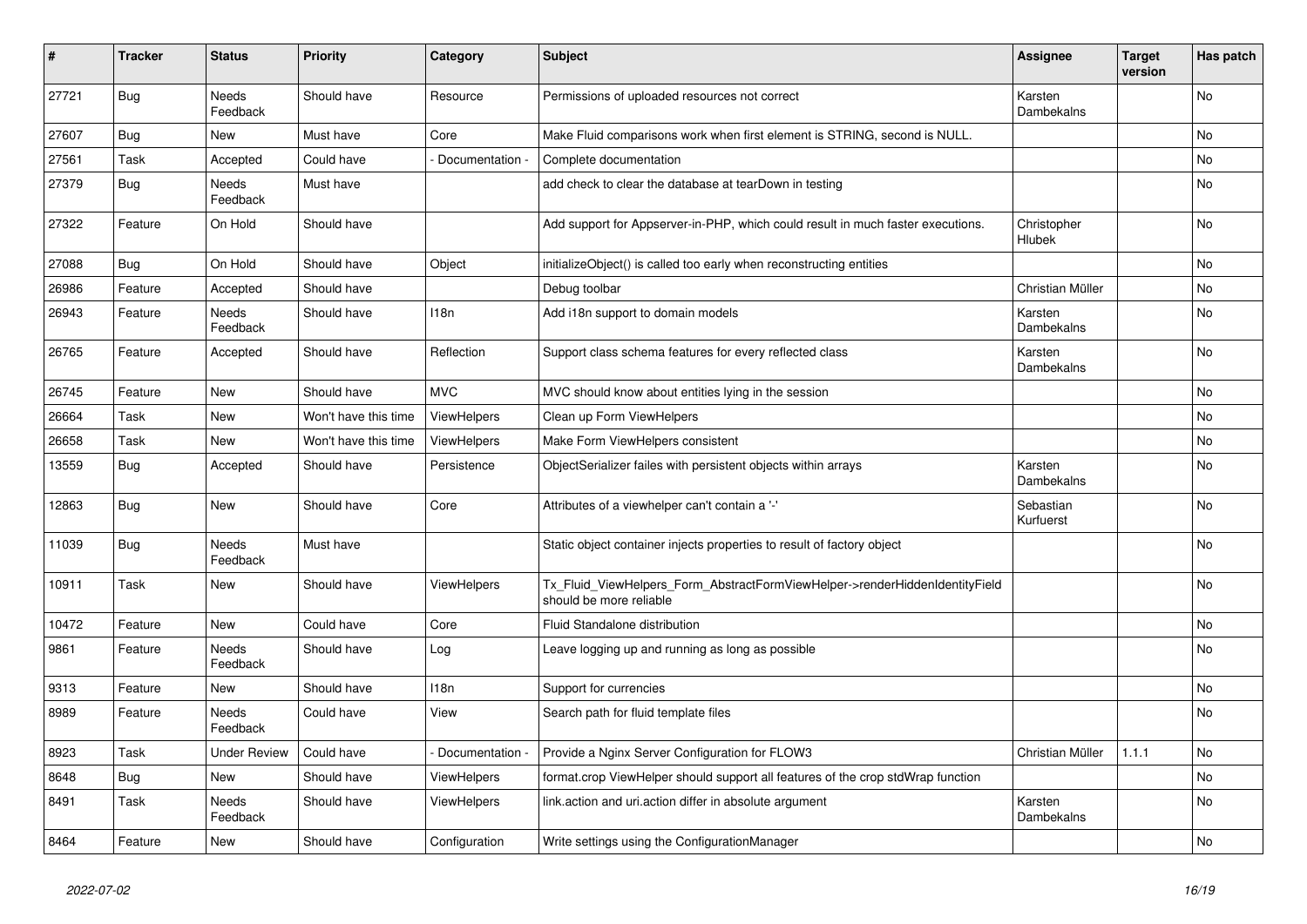| ∦     | <b>Tracker</b> | <b>Status</b>       | <b>Priority</b> | Category             | Subject                                                                                              | <b>Assignee</b>        | <b>Target</b><br>version | Has patch |
|-------|----------------|---------------------|-----------------|----------------------|------------------------------------------------------------------------------------------------------|------------------------|--------------------------|-----------|
| 5933  | Feature        | Accepted            | Should have     | ViewHelpers          | Optional section rendering                                                                           | Sebastian<br>Kurfuerst |                          | No        |
| 5636  | Task           | <b>Under Review</b> | Must have       |                      | Form_RadioViewHelper and CheckBoxViewHelper miss check for existing object<br>before it is accessed. |                        |                          | No        |
| 3725  | Feature        | New                 | Could have      | <b>ViewHelpers</b>   | <b>CSS Engine</b>                                                                                    | Christian Müller       |                          | No        |
| 3585  | Major Feature  | New                 | Should have     |                      | Implement support for value objects                                                                  |                        |                          | No        |
| 3481  | <b>Bug</b>     | New                 | Should have     | Core                 | Use ViewHelperVariableContainer in PostParseFacet                                                    |                        |                          | No        |
| 3305  | Feature        | Accepted            | Must have       | <b>MVC</b>           | Unmodified objects retrieved from a repository should not be validated in the<br>controller          | Robert Lemke           |                          | No        |
| 3291  | Feature        | Needs<br>Feedback   | Should have     |                      | Cacheable viewhelpers                                                                                |                        |                          | No        |
| 2817  | Feature        | Needs<br>Feedback   | Should have     | <b>MVC</b>           | Provide safeguard for preventing multiple submits of a form                                          |                        |                          | No        |
| 64342 | <b>Bug</b>     | New                 | Should have     |                      | ResourceManager->deleteResource() leaves database entry                                              |                        |                          |           |
| 62009 | Bug            | New                 | Should have     |                      | Rewrite URI Filename could be empty                                                                  |                        |                          |           |
| 59858 | <b>Bug</b>     | New                 | Must have       |                      | Property <path>\CoffeeBean::\$Persistence_Object_Identifier does not exist</path>                    |                        | 2.x                      |           |
| 59019 | Suggestion     | New                 | Should have     |                      | Add marker for lazyloaded properties to \TYPO3\Flow\var_dump                                         |                        |                          |           |
| 58976 | Bug            | New                 | Should have     |                      | debug backtrace                                                                                      |                        |                          |           |
| 56859 | <b>Bug</b>     | New                 | Should have     |                      | PHP Warning: TYPO3_Flow_Error_Exception.php not present in Data/Temporary                            |                        |                          |           |
| 56639 | Feature        | New                 | Must have       |                      | Implement "getPrivateStorageUriByResource()" for recieving (image-) file URIs                        | Robert Lemke           | 2.x                      |           |
| 56555 | <b>Bug</b>     | New                 | Should have     |                      | Kickstart creates wrong labels in New.html                                                           |                        |                          |           |
| 56074 | <b>Bug</b>     | New                 | Should have     |                      | Parse errors cause meaningless Flow exception messages.                                              | Adrian Föder           | 2.x                      |           |
| 54593 | <b>Bug</b>     | New                 | Must have       |                      | ini_get return value has changed for PHP >=5.3.0 -> changed check-implementation<br>needed!          |                        |                          |           |
| 54403 | Bug            | <b>New</b>          | Should have     |                      | Resources remade when parent record updated                                                          |                        |                          |           |
| 54373 | Task           | New                 | Should have     |                      | Rename Arrays::removeEmptyElementsRecursively to<br>removeNullElementsRecursively                    |                        |                          |           |
| 53971 | Feature        | New                 | Should have     |                      | Login functionality                                                                                  |                        |                          |           |
| 53961 | <b>Bug</b>     | New                 | Should have     |                      | Composer installer scripts create a .Packages folder                                                 |                        |                          |           |
| 53790 | Bug            | New                 | Must have       |                      | Translation handling in Flashmessages is inconsistent to Validation errors                           |                        |                          |           |
| 53180 | Bug            | New                 | Must have       | <b>Build Process</b> | InjectSettings doesnt work on inheritance (Level 2)                                                  |                        |                          |           |
| 52938 | Bug            | New                 | Should have     |                      | Resource stream wrapper doesn't work with foreign package                                            |                        |                          |           |
| 52536 | Bug            | <b>Under Review</b> | Should have     |                      | Errorclass not set if no property-attribute set                                                      |                        |                          |           |
| 52526 | Bug            | New                 | Should have     |                      | Unfinished programming of DateTime converter                                                         |                        | 2.0.1                    |           |
| 52509 | Bug            | New                 | Should have     |                      | Child-Object's Identifier get's lost on Form-Submission with Validation Error                        |                        |                          |           |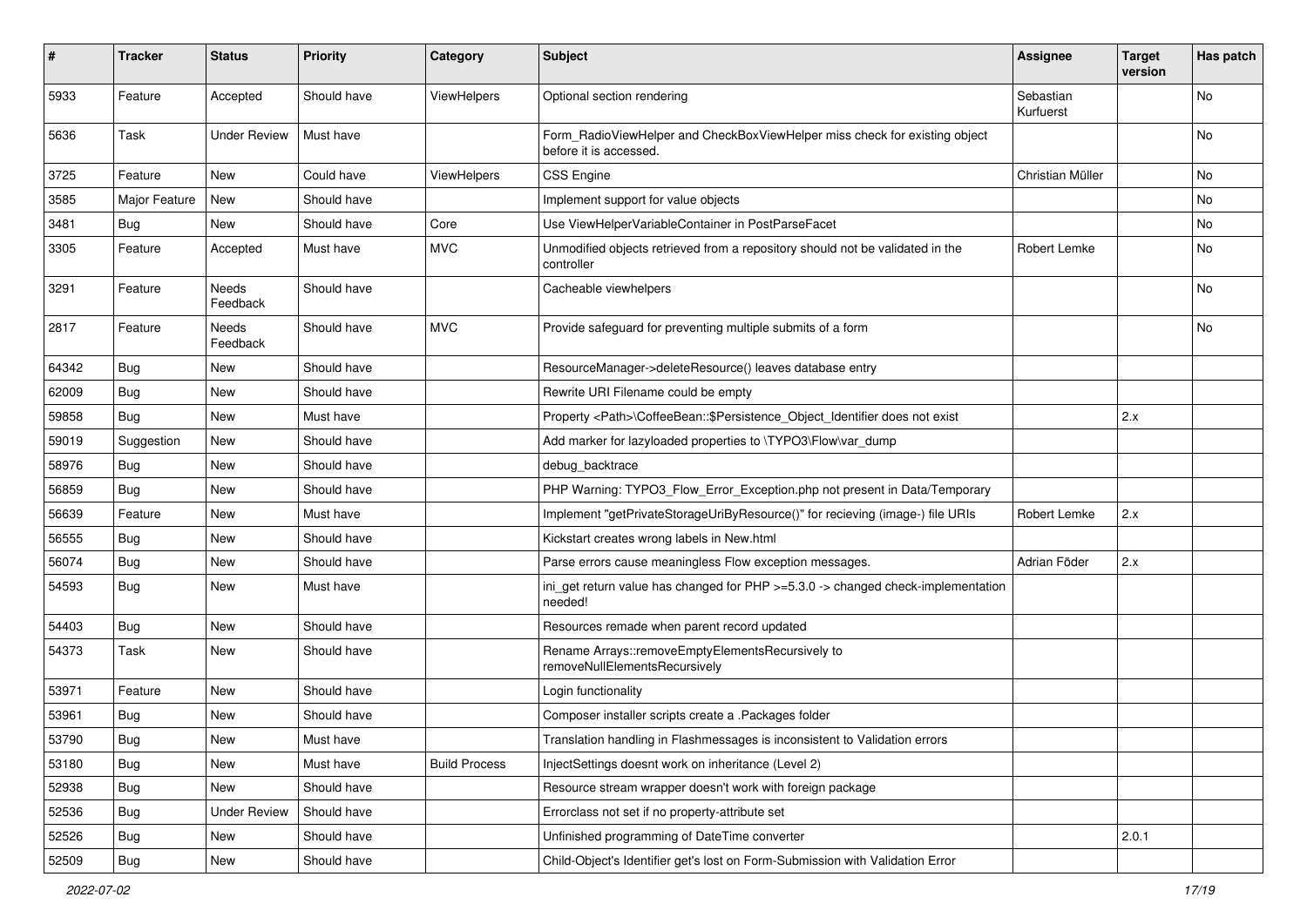| ∦     | <b>Tracker</b> | <b>Status</b>       | <b>Priority</b> | Category | <b>Subject</b>                                                                                                                                    | <b>Assignee</b>        | <b>Target</b><br>version | Has patch |
|-------|----------------|---------------------|-----------------|----------|---------------------------------------------------------------------------------------------------------------------------------------------------|------------------------|--------------------------|-----------|
| 51183 | Task           | New                 | Should have     |          | CLI improvements                                                                                                                                  |                        |                          |           |
| 50255 | <b>Bug</b>     | New                 | Should have     |          | Different collations runnig migrate/update                                                                                                        |                        |                          |           |
| 50130 | <b>Bug</b>     | Needs<br>Feedback   | Should have     |          | Different fallback for php.exe on windows                                                                                                         |                        |                          |           |
| 48355 | Feature        | New                 | Could have      |          | Assign output of viewhelper to template variable for further processing.                                                                          |                        |                          |           |
| 47818 | Bug            | New                 | Must have       |          | Wrong link on Welcome screen                                                                                                                      |                        |                          |           |
| 47638 | Bug            | New                 | Should have     |          | Delete a ValueObject by its identity                                                                                                              |                        |                          |           |
| 47637 | <b>Bug</b>     | New                 | Should have     |          | Property with @ORM\Column(nullable=true,type="decimal",scale=2) results as type<br>"string" in Collection Objects and not as expected as "double" |                        |                          |           |
| 47601 | Bug            | <b>New</b>          | Should have     |          | Template Path of Submodules contains lowercase Namespace                                                                                          |                        |                          |           |
| 47423 | Task           | <b>Under Review</b> | Could have      |          | Decouple TYPO3.Party from Flow                                                                                                                    | Christian Müller       |                          |           |
| 47419 | Bug            | <b>New</b>          | Must have       |          | Composer issues                                                                                                                                   |                        | 2.0.1                    |           |
| 47052 | <b>Bug</b>     | New                 | Should have     |          | Clear doctrine caches after migration applied                                                                                                     |                        |                          |           |
| 46244 | <b>Bug</b>     | <b>Under Review</b> | Should have     |          | Remove call to PHP_BINDIR in CoreCommandController                                                                                                |                        |                          |           |
| 45413 | Bug            | <b>Under Review</b> | Should have     |          | Overriding boolean properties using Objects.yaml is broken                                                                                        |                        |                          |           |
| 45345 | Feature        | Needs<br>Feedback   | Should have     |          | Easy to use comments for fluid that won't show in output                                                                                          |                        |                          |           |
| 45164 | Feature        | Accepted            | Should have     |          | Define syntax for validation rules in YAML                                                                                                        | Karsten<br>Dambekalns  |                          |           |
| 45100 | Feature        | <b>Under Review</b> | Should have     |          | RequestDispatchingAspect should check if entry point can handle current request                                                                   | Christopher<br>Hlubek  |                          |           |
| 44684 | <b>Bug</b>     | New                 | Should have     |          | Authorization header redirect in .htaccess strips the Basic-prefix                                                                                |                        |                          |           |
| 44078 | Task           | New                 | Should have     |          | Probably false behavior in symlinked environment                                                                                                  |                        |                          |           |
| 43424 | Feature        | <b>Under Review</b> | Should have     |          | Support subpackage when kickstarting model & repository                                                                                           | Karsten<br>Dambekalns  | 2.0.1                    |           |
| 42408 | Story          | New                 | Could have      |          | Locale Detection / Selection                                                                                                                      |                        | 2.1                      |           |
| 42407 | Story          | New                 | Should have     |          | Asset Management                                                                                                                                  |                        | 2.1                      |           |
| 42240 | Task           | New                 | Should have     |          | Make Eel usable outside of TYPO3 Flow                                                                                                             |                        |                          |           |
| 41843 | <b>Bug</b>     | New                 | Should have     |          | Composer and rename issues (umbrella issue)                                                                                                       |                        |                          |           |
| 41508 | Task           | <b>Under Review</b> | Should have     |          | Replace Jasmine by Buster.js                                                                                                                      |                        |                          |           |
| 39790 | Feature        | New                 | Should have     |          | Allow forward slashes where backslashes need to be specified                                                                                      |                        |                          |           |
| 39432 | Task           | New                 | Should have     |          | Clarify introducing properties                                                                                                                    |                        |                          |           |
| 38875 | Suggestion     | New                 | Should have     |          | Have a Translator object available in action controllers                                                                                          |                        |                          |           |
| 38459 | <b>Bug</b>     | New                 | Must have       |          | Accessing a not present property/method should error verbosely                                                                                    | Sebastian<br>Kurfuerst |                          |           |